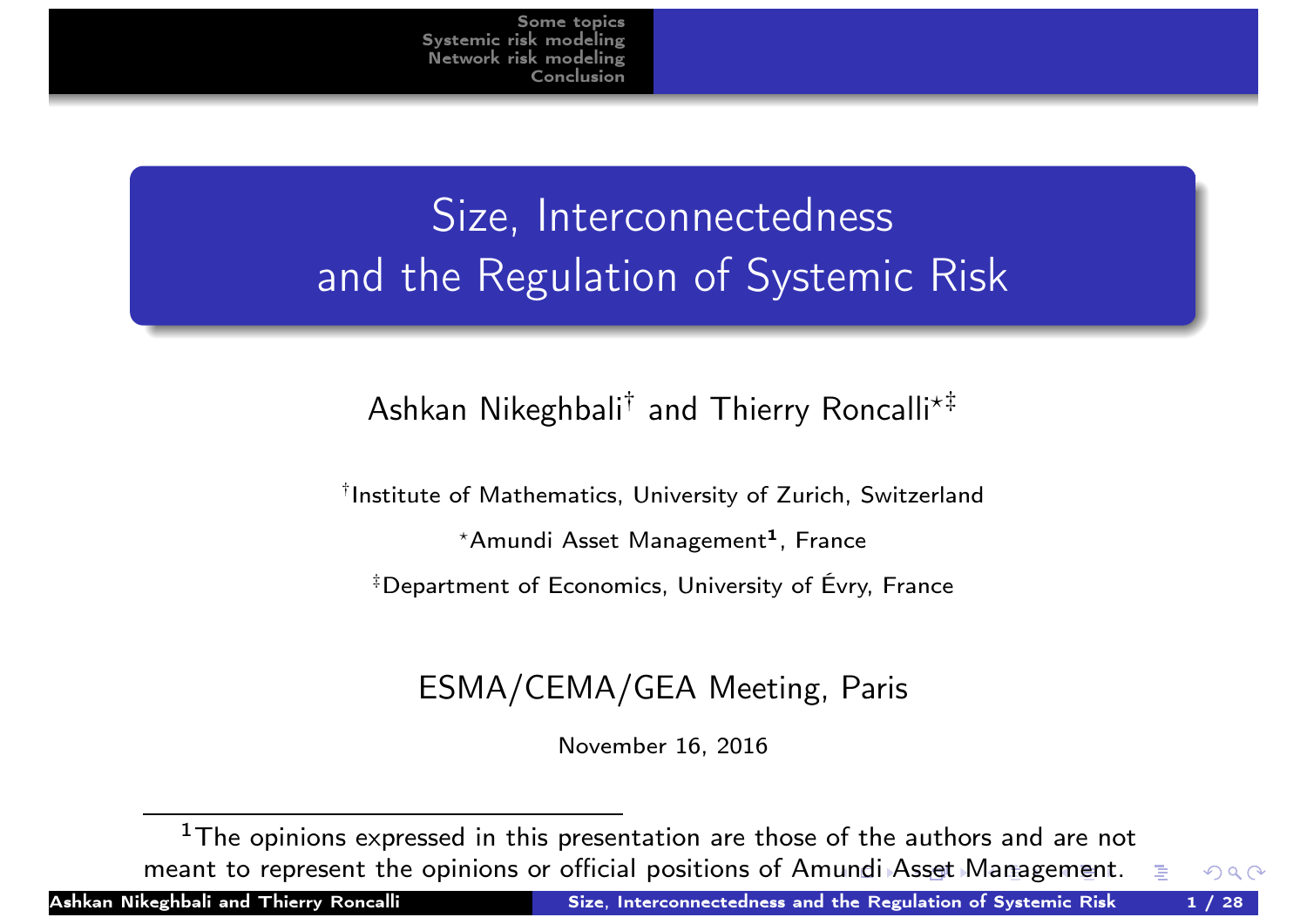## Interconnectedness & the example of the GFC

The Global Financial Crisis:

- $\bullet$  Subprime crisis  $\Leftrightarrow$  banks (credit risk)
- Banks ⇔ asset management, e.g. hedge funds (funding & leverage risk)
- Asset management  $\Leftrightarrow$  equity market (liquidity risk)
- Equity market ⇔ banks (asset-price & collateral risk)

#### <span id="page-1-0"></span>[Two main lessons](#page-1-0)

• [The](#page-23-0) [e](#page-23-0)[quity](#page-3-0) [market](#page-3-0) [is](#page-3-0) [the](#page-3-0) [u](#page-3-0)ltimate liquidity provider:

 $GFC \gg$  internet bubble

• Lehman default  $\gg$  subprime crisis

#### Supervisory policy responses

- FSB & SIFI (G-SIB, G-SII, NBNI-SIFI)
- Dodd-Frank, Basel III, Volckler rule, TLAC, etc.

つひつ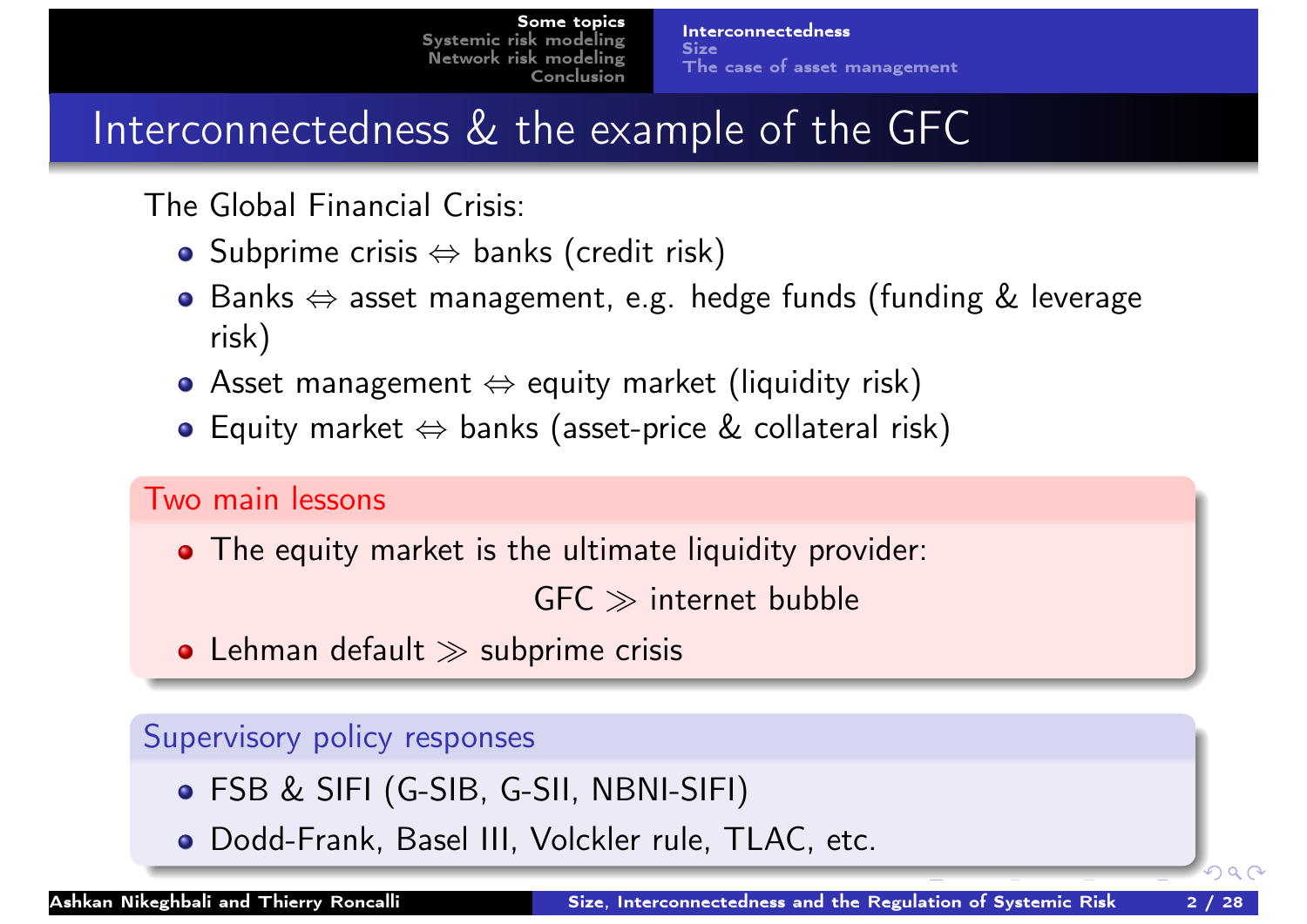**Interconnectedness Size** The case of asset management

# Size & systemic risk identification

Table: Average rank correlation (in %) between the five categories for the G-SIBs as of End 2013

|     |                    |       |       | $\left(3\right)$ | 4     | 5     |
|-----|--------------------|-------|-------|------------------|-------|-------|
|     | <b>Size</b>        | 100.0 |       |                  |       |       |
| (2) | Interconnectedness | 94.6  | 100.0 |                  |       |       |
| (3) | Substitutability   | 77.7  | 63.3  | 100.0            |       |       |
| (4) | Complexity         | 91.5  | 94.5  | 70.1             | 100.0 |       |
| (5) | Cross-activity     | 91.4  | 90f   | 84.2             | 95.2  | 100 O |

<span id="page-2-0"></span>Source: Roncalli & Weisang (2015).

 $\Rightarrow$  We can define G-SIBs by only considering the size category<sup>2</sup>.

 $^2$ We don't have the same ranking, but the final list is approximately the same list, which is obtained with the five categories. 

Ashkan Nikeghbali and Thierry Ro[nca](#page-1-0)[lli](#page-3-0) Size, Interconnectedness and the Regulation of Systemic Risk 3 / 28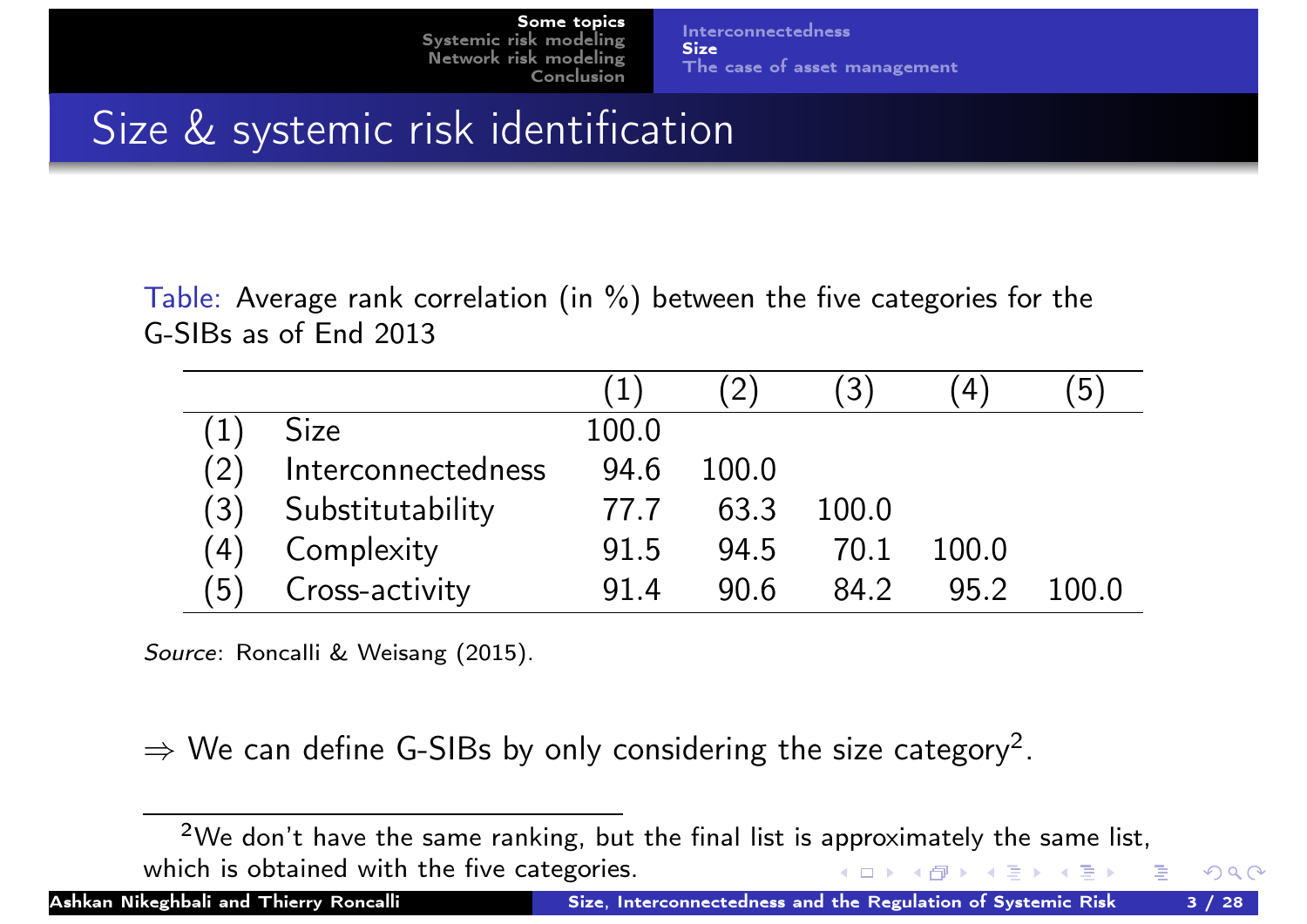Interconnectedness **Size** The case of asset management

### The case of asset management

#### 2<sup>nd</sup> FSB-IOSCO consultation paper (March 2015)

- Goal: Identify Non-Bank Non-Insurance Systemically Important Financial Institutions (NBNI SIFIs)
- <span id="page-3-0"></span>• Materiality threshold for investment funds: net  $AUM > $100$  bn

| <b>Fund</b>                                        |       | Asset class   |      |                    |  |
|----------------------------------------------------|-------|---------------|------|--------------------|--|
|                                                    |       | <b>Equity</b> | Bond | <b>Diversified</b> |  |
| Vanguard Total Stock Market Index Fund             | 406.5 |               |      |                    |  |
| Vanguard Five Hundred Index Fund                   | 209.4 |               |      |                    |  |
| Vanguard Institutional Index Fund                  | 195.5 |               |      |                    |  |
| Vanguard Total Intl Stock Index Fund               | 162.5 |               |      |                    |  |
| American Funds Growth Fund of America              | 149.4 |               |      |                    |  |
| Vanguard Total Bond Market Index Fund              | 144.6 |               |      |                    |  |
| American Funds Europacific Growth Fund             | 133.5 |               |      |                    |  |
| PIMCO Total Return Fund                            | 117.3 |               |      |                    |  |
| TianHong Income Box Money Market Fund              | 114.8 |               |      |                    |  |
| Fidelity <sup>®</sup> Contrafund <sup>®</sup> Fund | 110.6 |               |      |                    |  |
| American Funds Capital Income Builder              | 100.7 |               |      | (80 /<br>20        |  |
| American Funds Income Fund of America              | 99.7  |               |      | (80 /<br>20        |  |
| Vanguard Total Bond Market II Index Fund           | 93.4  |               |      |                    |  |
| Franklin Income Fund                               | 92.4  |               |      | (50 / 50)          |  |
| American Funds Capital World G&I Fund              | 91.0  |               |      |                    |  |
| Vanguard Wellington <sup>TM</sup>                  | 90.7  |               |      | (60 / 40)          |  |
| Fidelity Spartan® 500 Index Fund                   | 90.0  |               |      |                    |  |
| American Funds American Balanced Fund              | 83.0  |               |      | (60 /<br>40        |  |

Source: Morningstar's database, May 5, 2015.

 $A \Box$   $\rightarrow$   $A \Box P$   $\rightarrow$   $A \Box P$   $\rightarrow$ 

э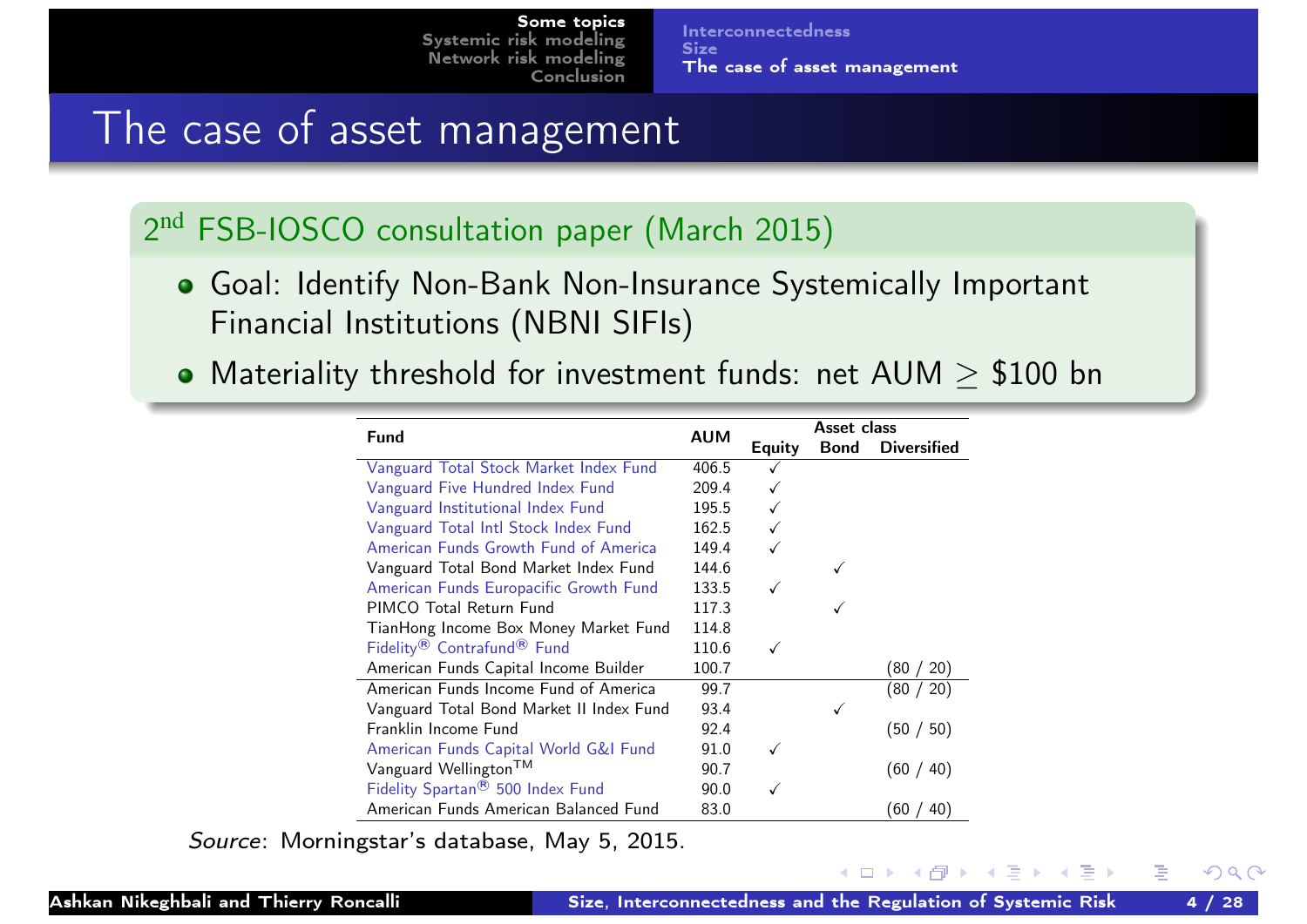Academic models Extreme dependence Systemic risk or systematic risk?

### Systemic risk models

The loss of the system is equal to  $L(w) = \sum_{i=1}^n w_i$  $\int_{i=1}^n w_i L_i$ , where  $w_i$  is the exposure of the system to Institution i.

• SES of Acharya et al. (2010):

$$
SES_i = w_i \times MES_i
$$

where:

$$
\text{MES}_{i} = \frac{\partial \text{ ES}_{\alpha}(w)}{\partial w_{i}} = \mathbb{E}[L_{i} | L \geq \text{VaR}_{\alpha}(w)]
$$

<span id="page-4-0"></span>[Delta](#page-23-0)[-CoVaR](#page-7-0) [of](#page-7-0) [Adrian](#page-7-0) [an](#page-7-0)d Brunnermeier (2015):

$$
\Delta \text{CoVaR}_i = \text{CoVaR}_i \left( \mathcal{D}_i = 1 \right) - \text{CoVaR}_i \left( \mathcal{D}_i = 0 \right)
$$

where  $\mathscr{D}_i$  indicates if the institution is in distressed situation or not, and:

$$
\Pr\{L(w) \geq \text{CoVaR}_i(\mathscr{E}_i)\} = \alpha
$$

• SRISK of Acharya *at al.* (2012), which is a new version of SES (http://vlab.stern.nyu.edu/)  $\leftarrow$   $\leftarrow$   $\leftarrow$   $\leftarrow$   $\leftarrow$   $\leftarrow$   $\leftarrow$   $\leftarrow$   $\leftarrow$   $\leftarrow$   $\leftarrow$   $\leftarrow$   $\leftarrow$   $\leftarrow$   $\leftarrow$   $\leftarrow$   $\leftarrow$   $\leftarrow$   $\leftarrow$   $\leftarrow$   $\leftarrow$   $\leftarrow$   $\leftarrow$   $\leftarrow$   $\leftarrow$   $\leftarrow$   $\leftarrow$   $\leftarrow$   $\leftarrow$   $\leftarrow$   $\leftarrow$   $\leftarrow$   $\leftarrow$   $\leftarrow$   $\leftarrow$   $\leftarrow$   $\leftarrow$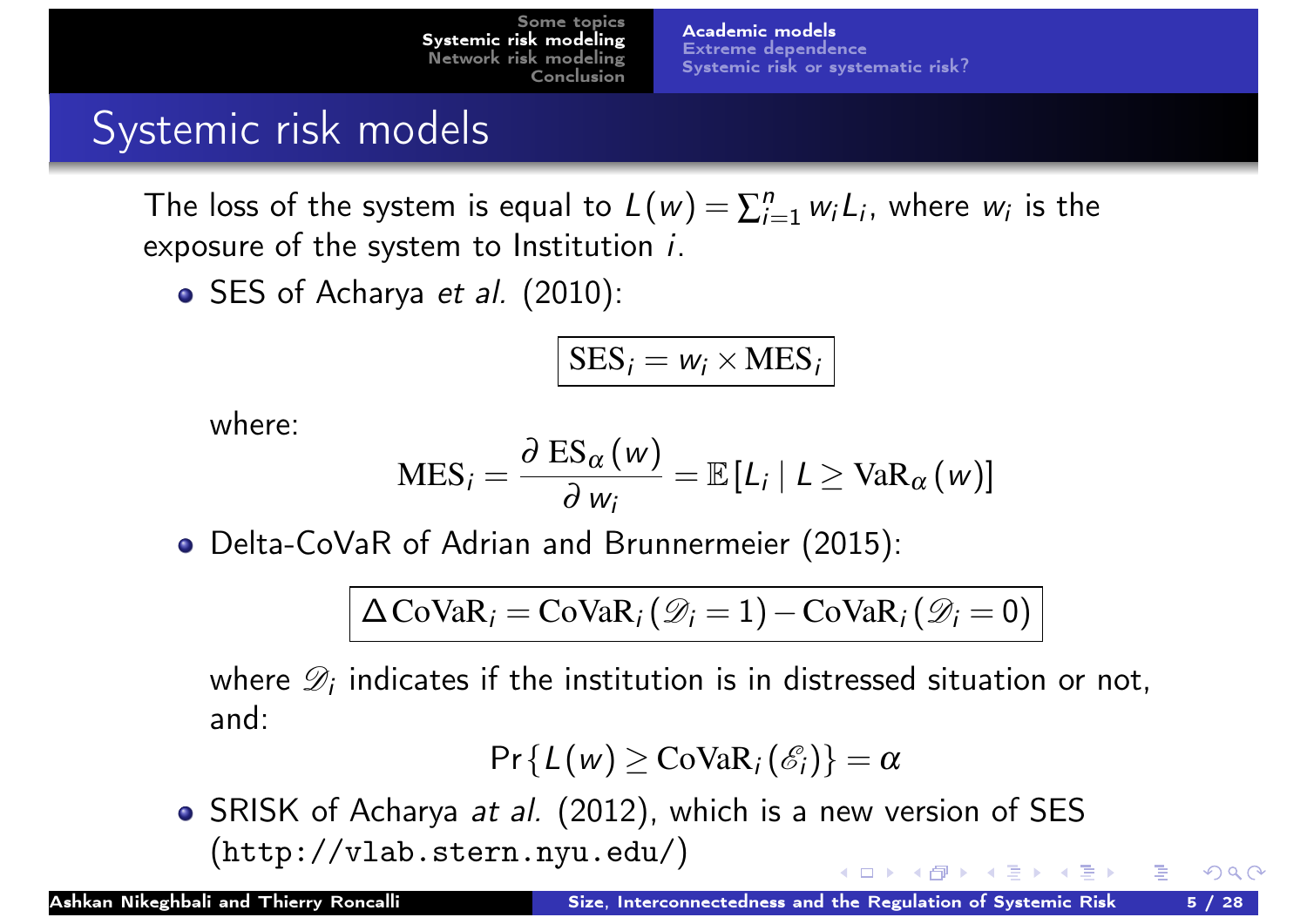Academic models Extreme dependence Systemic risk or systematic risk?

### The Gaussian Case

If 
$$
(L_1, ..., L_n) \sim \mathcal{N}(\mu, \Sigma)
$$
, we have:

$$
\text{MES}_{i} = \mu_{i} + \beta_{i}(w) \times (\text{ES}_{\alpha}(w) - \mathbb{E}(L))
$$

where  $\beta_i\left(\left.{\bm{w}}\right)$  is the beta of the institution loss with respect to the total loss:

$$
\beta_i(w) = \frac{\mathrm{cov}(L, L_i)}{\sigma^2(L)} = \frac{(\Sigma w)_i}{w^{\top} \Sigma w}
$$

<span id="page-5-0"></span>and:

$$
\Delta \mathrm{CoVaR}_{i} = \beta_{i}(w) \times \frac{\Phi^{-1}(\alpha) \times \sigma^{2}(L)}{\sigma_{i}}
$$

In practice, the systemic measures SES, Delta-CoVaR and SRISK are estimated using asset returns  $\Rightarrow$  CAPM (size  $\times$  market beta).

 $A \square$   $A$   $A \square$   $A$   $B$   $A$   $B$   $A$   $B$   $A$ 

æ.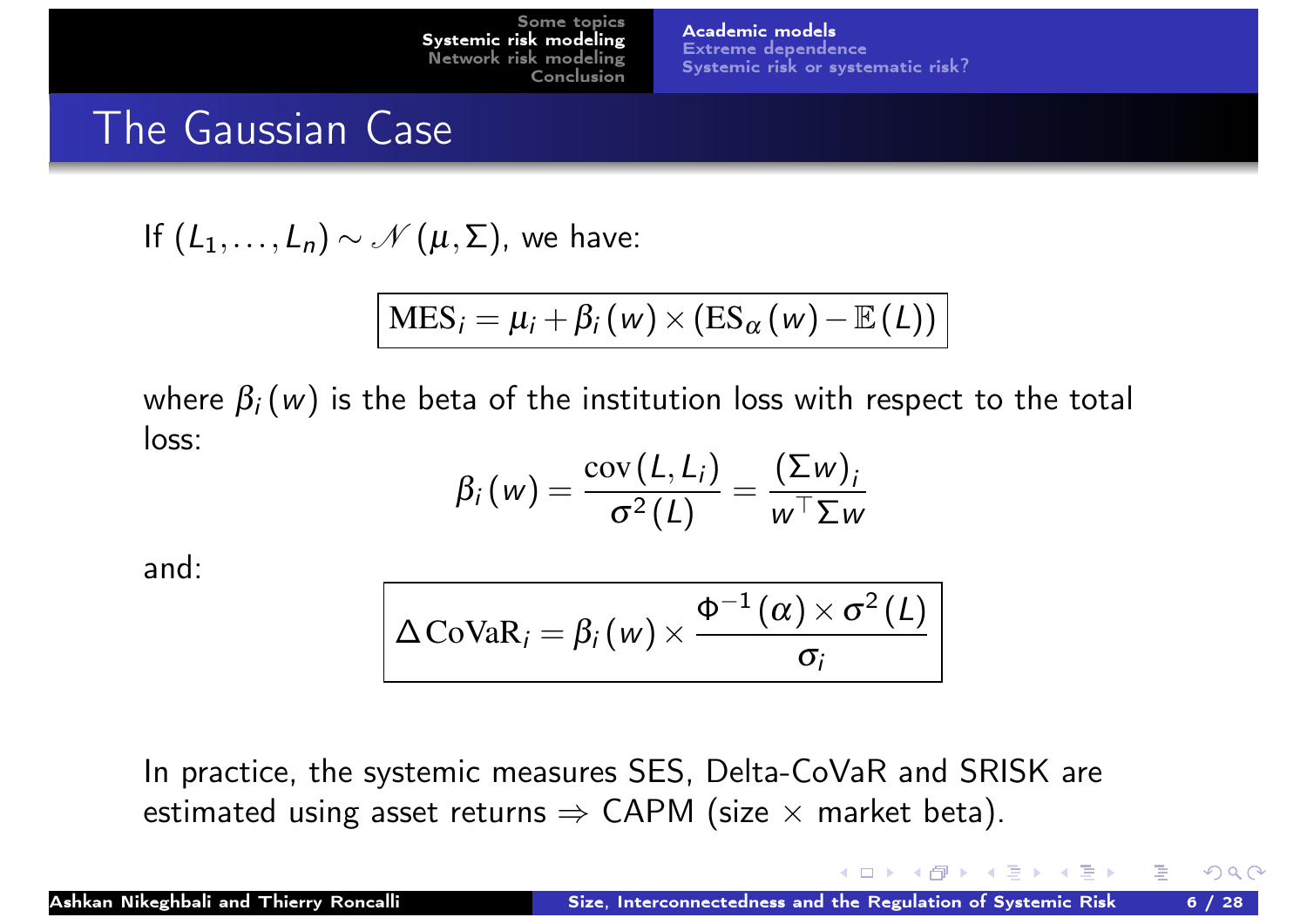Academic models Extreme dependence Systemic risk or systematic risk?

### How to estimate the stressed beta?

#### The copula approach (SES)

Let  $C$  be a copula function such that the following limit exists:

$$
\lambda^{+} = \lim_{u \to 1^{-}} \frac{1 - 2u + \mathsf{C}(u, u)}{1 - u}
$$

<span id="page-6-0"></span>Then,  $\boldsymbol{\mathsf{C}}$  has an upper tail dependence when  $\lambda^+>0.$ 

The quantile regression approach (CoVaR)

We have:

$$
\Pr\{L_i \leq \beta L \mid L = \mathbb{S}\} = \alpha
$$

 $\beta$  is estimated using a non-parametric approach  $(\alpha = 99\%)$  or a non-Gaussian parametric approach  $(\alpha > 99\%)$ .

 $\Rightarrow$  Estimation is related to EVT (extreme value theory).

(□ ▶ (何 ▶ (三 ▶ (三 )

つひい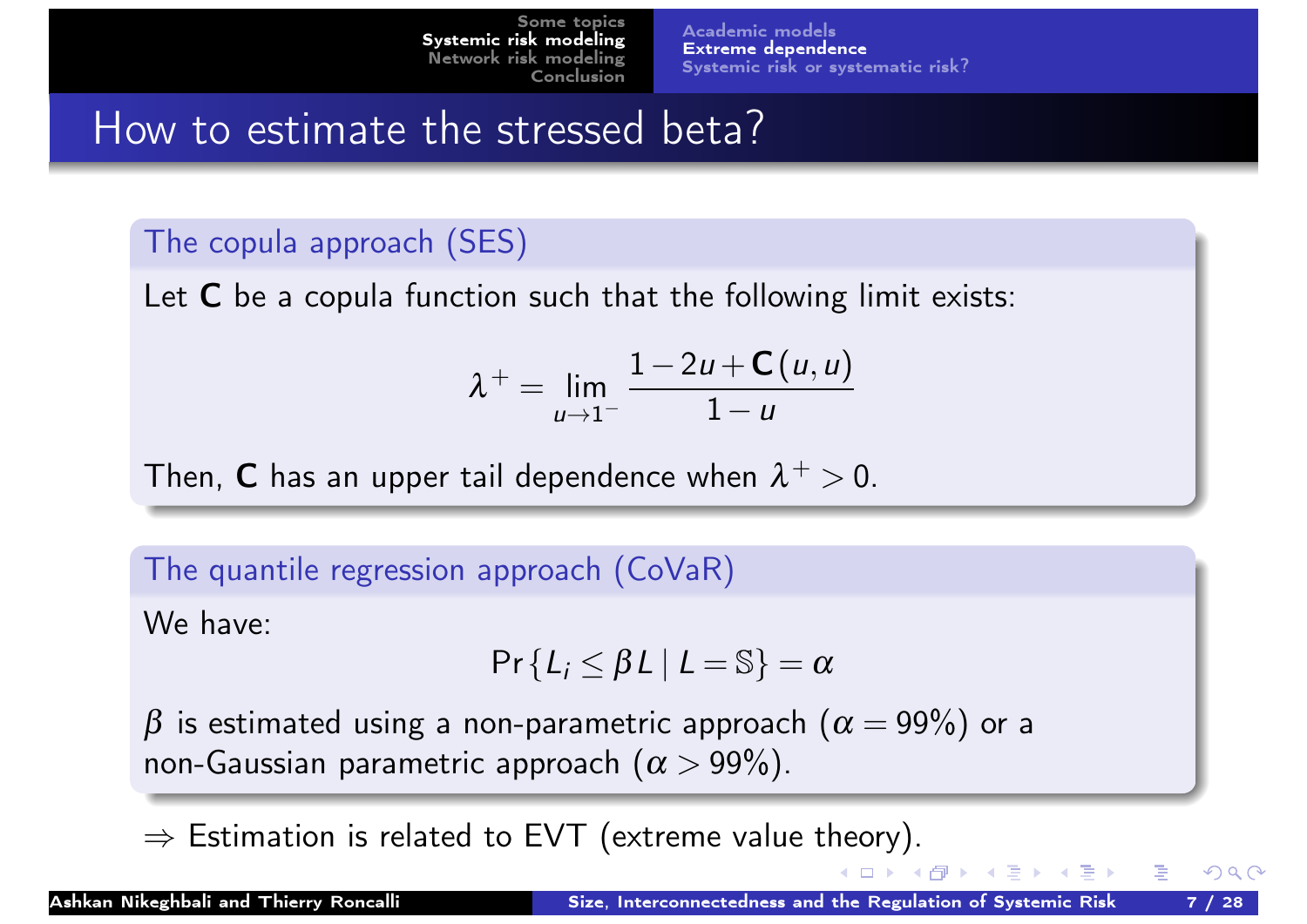Academic models Extreme dependence Systemic risk or systematic risk?

# Systemic risk versus systematic risk

#### CAPM

We have:

$$
\mathbb{E}[R_i]-r=\beta_i\left(\mathbb{E}\left[R^{\text{mkt}}\right]-r\right)
$$

<span id="page-7-0"></span>where  $R_i$  and  $R^{\mathrm{mkt}}$  are the asset and market returns,  $r$  is the risk-free rate and the coefficient  $\beta_i$  is the beta of the asset  $i$  with respect to the market [portfolio.](#page-4-0)[In](#page-7-0)[this](#page-7-0)[framework,](#page-7-0)[w](#page-7-0)e obtain the one-factor model:

$$
R_i = \alpha_i + \beta_i R^{\text{mkt}} + \varepsilon_i
$$

where  $\varepsilon_i$  is a new parametrization of the idiosyncratic risk.

 $\Rightarrow$  CAPM & 2<sup>nd</sup> FSB-IOSCO consultation paper

 $\leftarrow$   $\leftarrow$   $\leftarrow$   $\leftarrow$   $\leftarrow$   $\leftarrow$   $\leftarrow$   $\leftarrow$   $\leftarrow$   $\leftarrow$   $\leftarrow$   $\leftarrow$   $\leftarrow$   $\leftarrow$   $\leftarrow$   $\leftarrow$   $\leftarrow$   $\leftarrow$   $\leftarrow$   $\leftarrow$   $\leftarrow$   $\leftarrow$   $\leftarrow$   $\leftarrow$   $\leftarrow$   $\leftarrow$   $\leftarrow$   $\leftarrow$   $\leftarrow$   $\leftarrow$   $\leftarrow$   $\leftarrow$   $\leftarrow$   $\leftarrow$   $\leftarrow$   $\leftarrow$   $\leftarrow$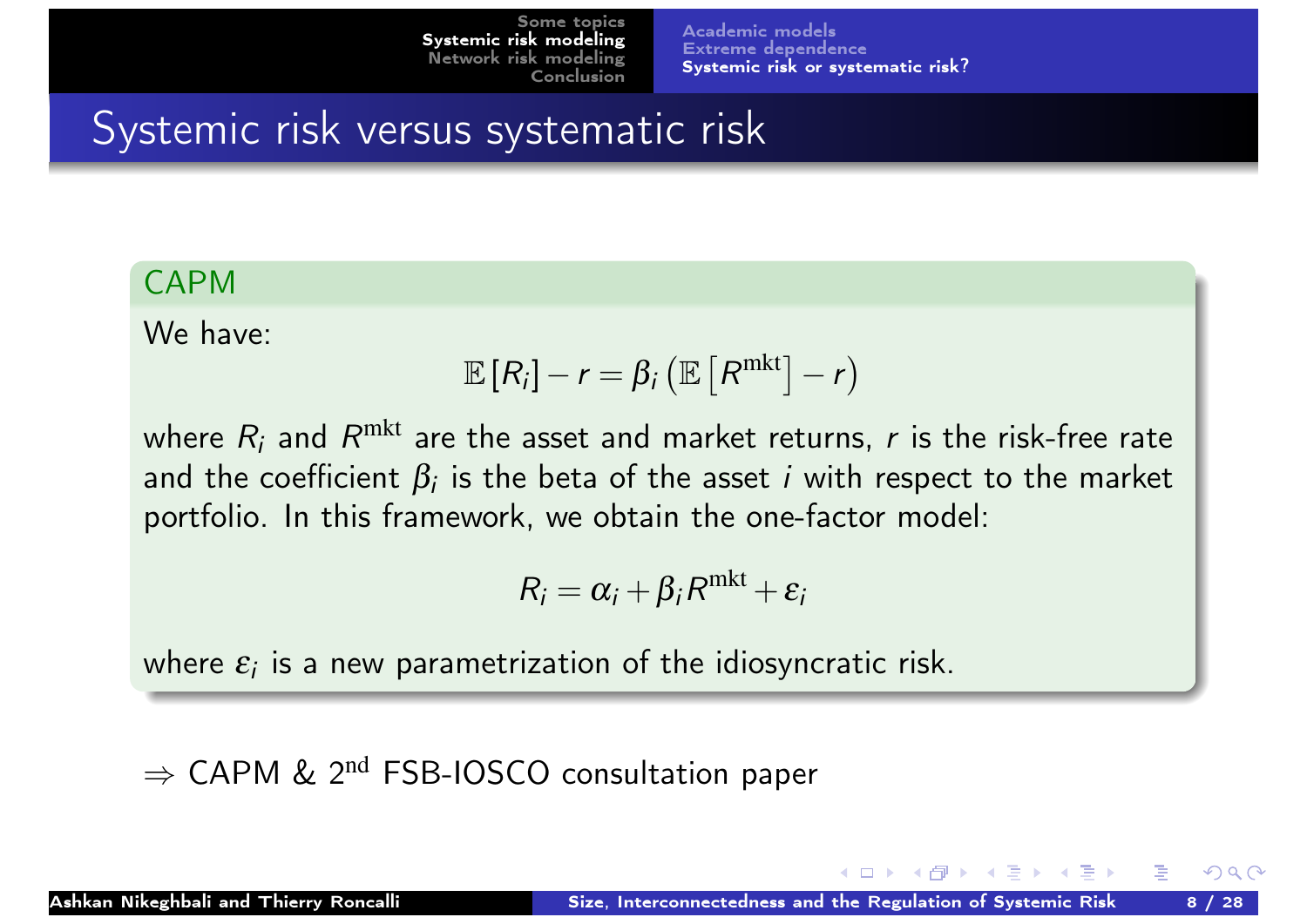Academic models Extreme dependence Systemic risk or systematic risk?

### The dependence issue

#### Systemic risk  $=$  systematic risk (CAPM)

A stress S can only be transmitted to the system by a shock on the systematic component:

$$
\begin{array}{ccc}\n\mathbb{S}(R^{\text{mkt}}) & \Longrightarrow & \mathbb{S}(R_1,\ldots,R_n) \\
\mathbb{S}(\varepsilon_i) & \Longrightarrow & \mathbb{S}(R_1,\ldots,R_n)\n\end{array}
$$

<span id="page-8-0"></span>The myth of idiosyncratic risk

In practice, we can have:

$$
\mathbb{S}(\varepsilon_i) \Longrightarrow \mathbb{S}(R^{\text{mkt}}) \Longrightarrow \mathbb{S}(R_1,\ldots,R_n)
$$

and:

$$
\mathbb{S}(\varepsilon_i) \implies \mathbb{S}(\varepsilon_1,\ldots,\varepsilon_n) \implies \mathbb{S}(R_1,\ldots,R_n)
$$

◀□▶ ◀何▶ ◀∃▶ ◀∃▶

∍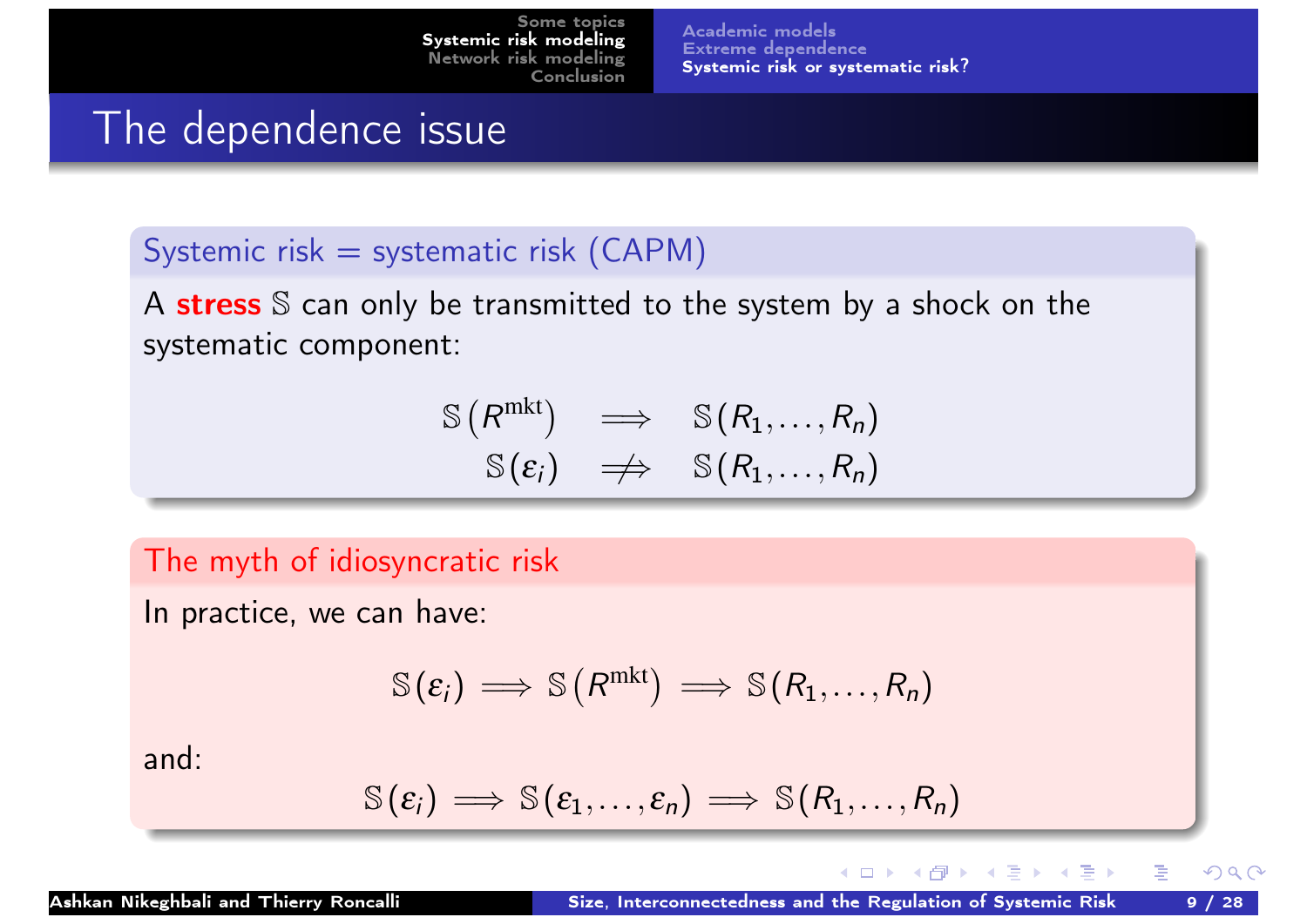Academic models Extreme dependence Systemic risk or systematic risk?

# Why LTCM and not Amaranth or Madoff?





- <span id="page-9-0"></span>Madoff: USD 65 BN (Ponzi scheme; no CCR; weakly connected via investors)
- Amaranth: USD 6.5 BN (Gaz futures; low CCR; connected via CCPs)
- LTCM: USD 4.6 BN (IR swaps; high CCR; highly connected via banks)  $\blacktriangleleft$   $\Box$   $\blacktriangleright$   $\blacktriangleleft$   $\overline{\Box}$   $\blacktriangleright$   $\blacktriangleleft$   $\overline{\Xi}$   $\blacktriangleright$   $\dashv$   $\overline{\Xi}$   $\blacktriangleright$   $\dashv$

æ.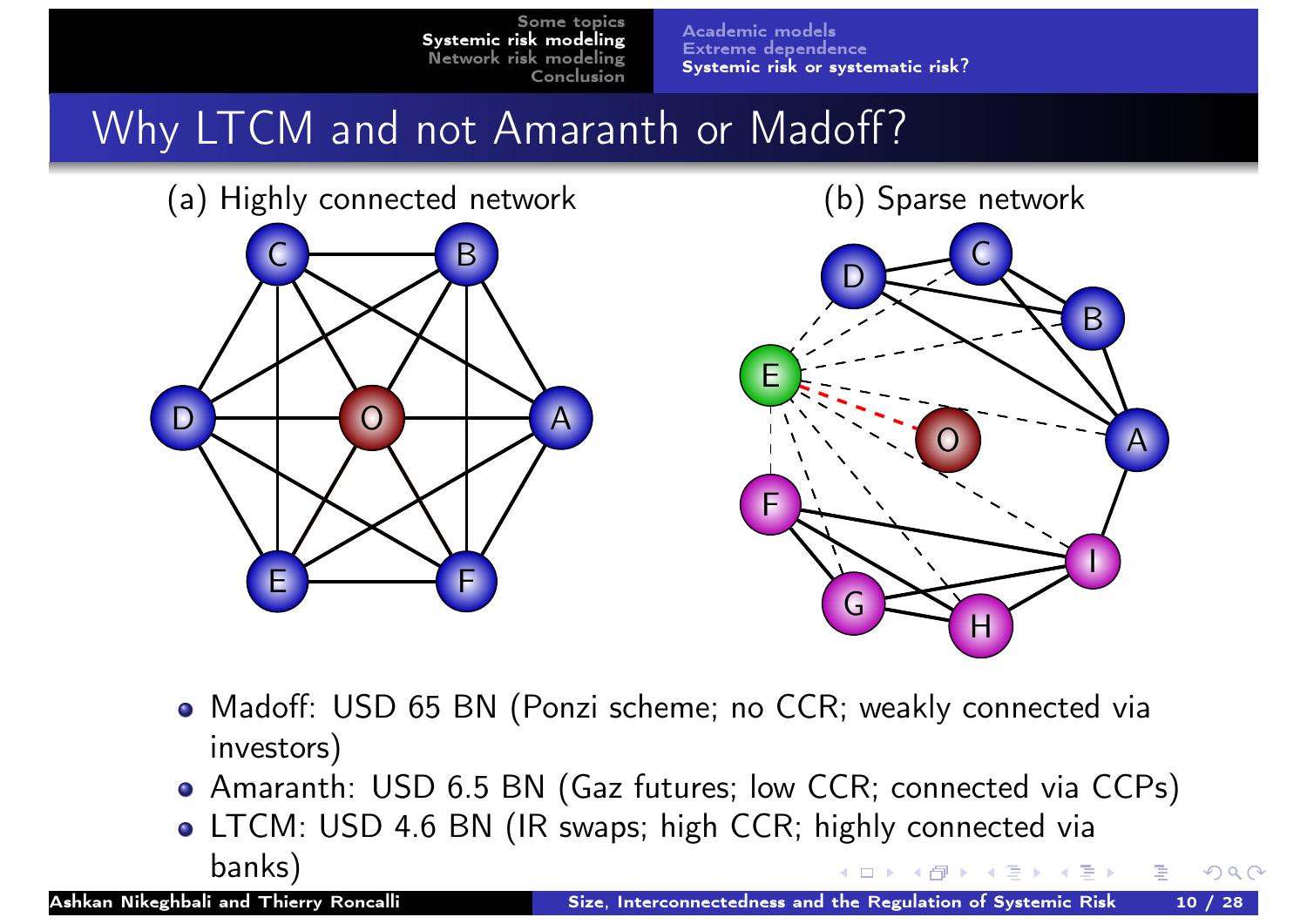Examples Academic findings Dependency graph Policy implications

### Examples of network risk

In most models, the origin of a systemic risk is a stress, but...

- August 24, 2015: US ETF Flash Crash
- October 15, 2014: US Treasury Flash Crash

<span id="page-10-0"></span>"While no single cause is [apparen](#page-4-0)[t in the data, the](#page-11-0) analysis thus far does point to a number of findings which, in aggregate, help explain the conditions that likely contributed to the volatility."

May 6, 2010: US Stock Market Flash Crash

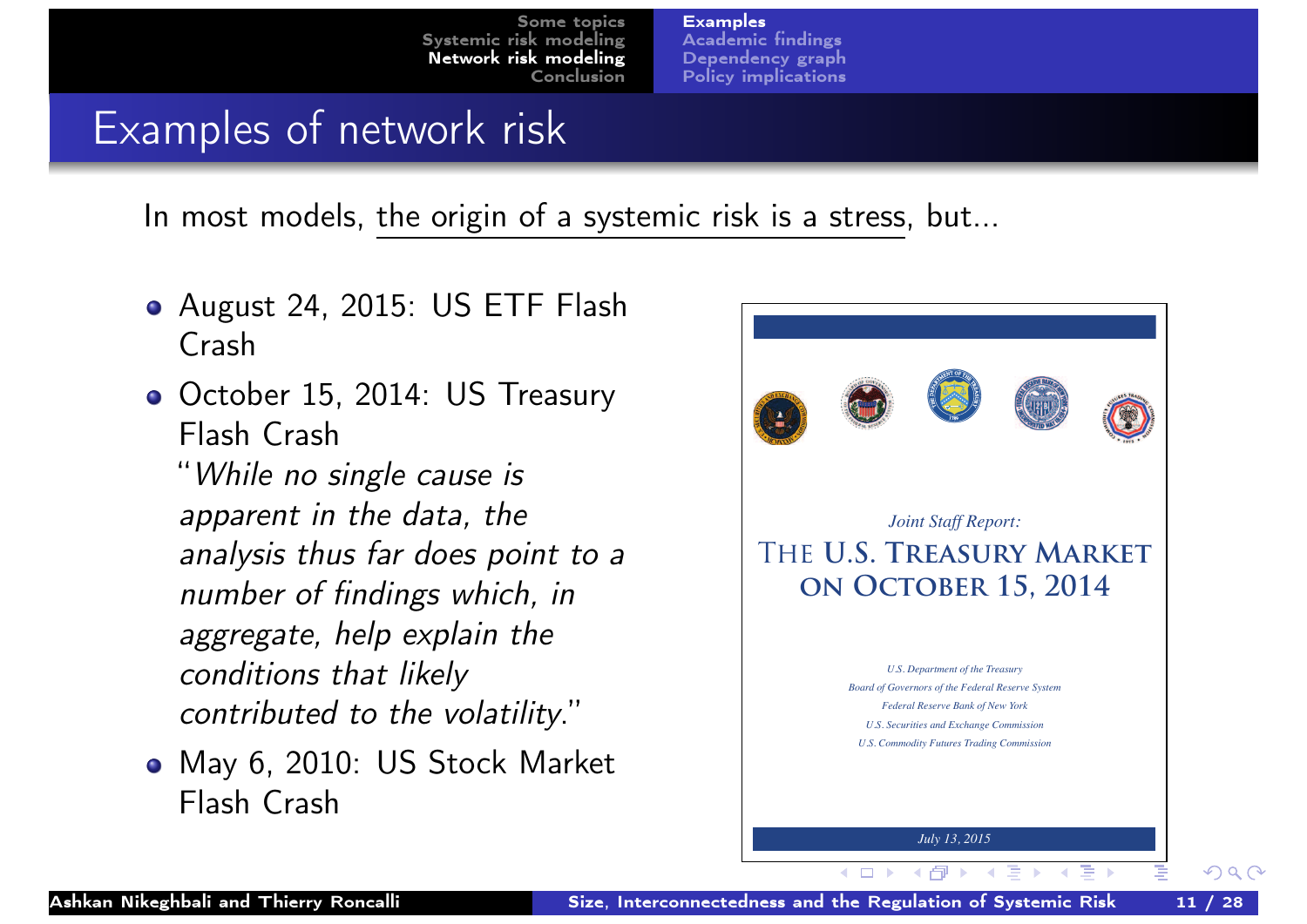**Examples** Academic findings Dependency graph Policy implications

### Empirical results

Measuring the density of the network (Billio et al., 2012; Cont et al., 2013)

- The goal is to measure the connectivity and the centrality of each node (e.g. institutions)
- <span id="page-11-0"></span>What is the contribution of each node to the network density?



œ

∃ ⊧

э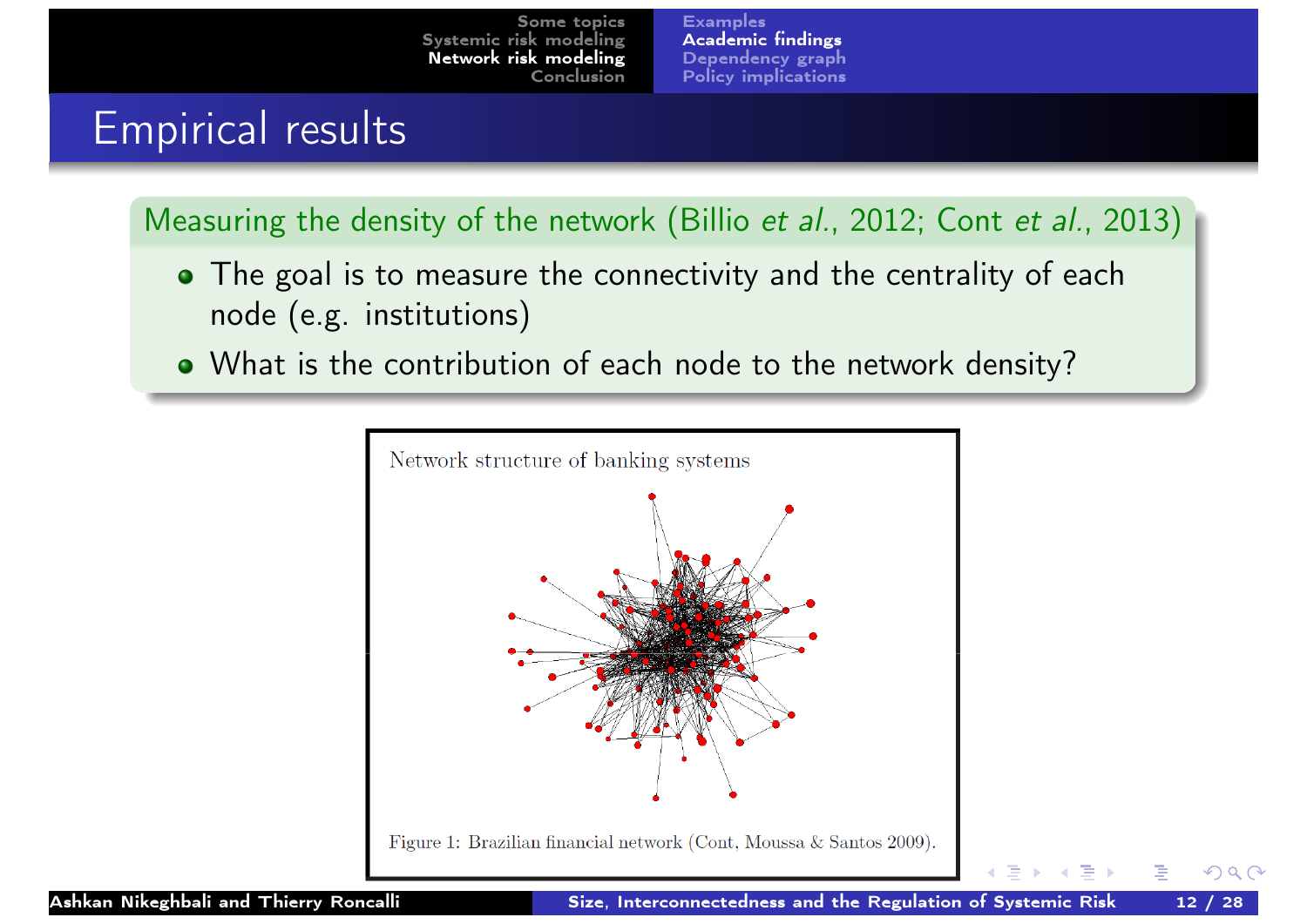Examples Academic findings Dependency graph Policy implications

### The Network Risk

#### Acemoglu et al. (2015)

- Impact of the complexity on the network stability (interbank market)
- If the magnitude and the number of negative shocks are sufficiently small, more complete network enhance the stability of the system
- With more severe shocks, a complete network is more fragile

"[Completeness is](#page-19-0) not a guarantee for stability"

#### <span id="page-12-0"></span>Interconnectedness vs density

- Network density can enhance financial stability when (external) shocks are small
- Dense interconnections may propagate shocks when (external) shocks are large

◀ □ ▶ ◀ 何 ▶ ◀ 로 ▶ ◀ 로 ▶

э.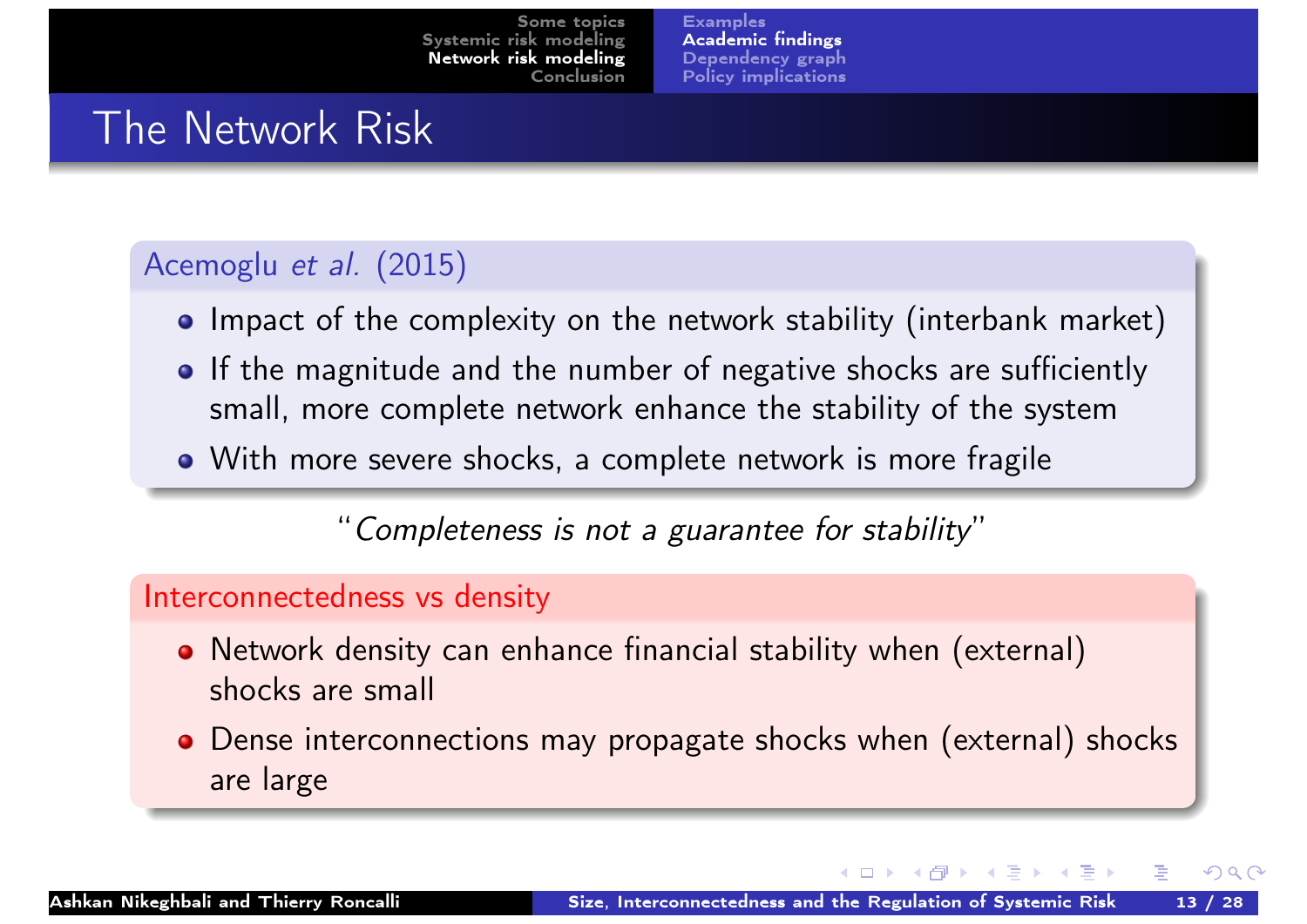Examples Academic findings Dependency graph Policy implications

### Definition of dependency graph

<span id="page-13-0"></span>

 $\left(\begin{array}{ccc} 1 & 1 & 1 & 1 \\ 1 & 1 & 1 & 1 \end{array}\right)$  ,  $\left(\begin{array}{ccc} 1 & 1 & 1 \\ 1 & 1 & 1 \end{array}\right)$  ,  $\left(\begin{array}{ccc} 1 & 1 & 1 \\ 1 & 1 & 1 \end{array}\right)$ 

æ.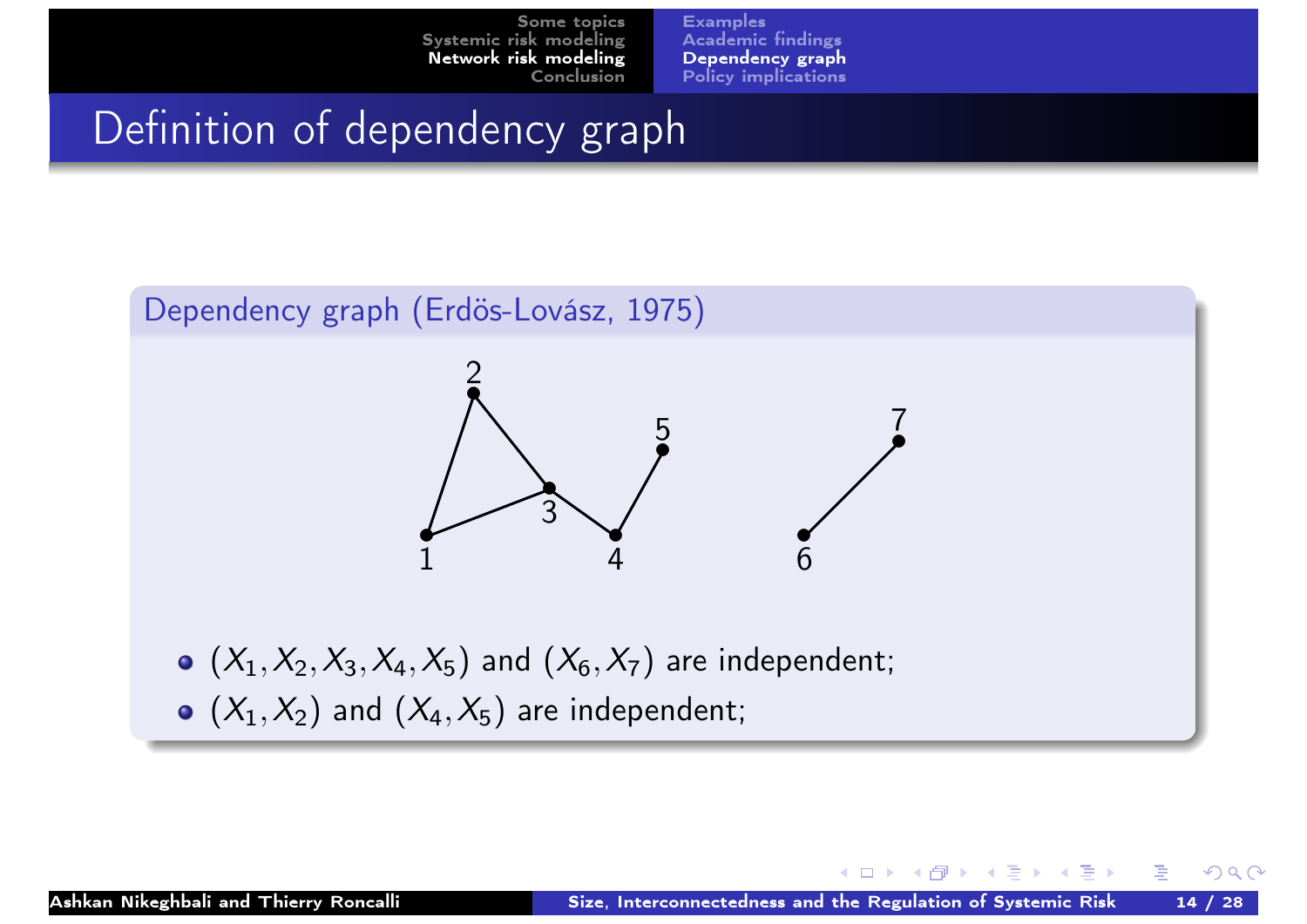Examples Academic findings Dependency graph Policy implications

# Example of dependency graph

- An example with 50 L/S equity hedge funds (including EMN)
- **•** Thresholding approach:  $X_i \perp X_j \Leftrightarrow \rho_{i,j} < 30\%$

 $N = 50 - D = 23 - D/N = 0.46$ 

<span id="page-14-0"></span>

◀ ㅁ ▶ ◀ @ ▶ ◀ 로 ▶ ◀ 로 ▶ │ 로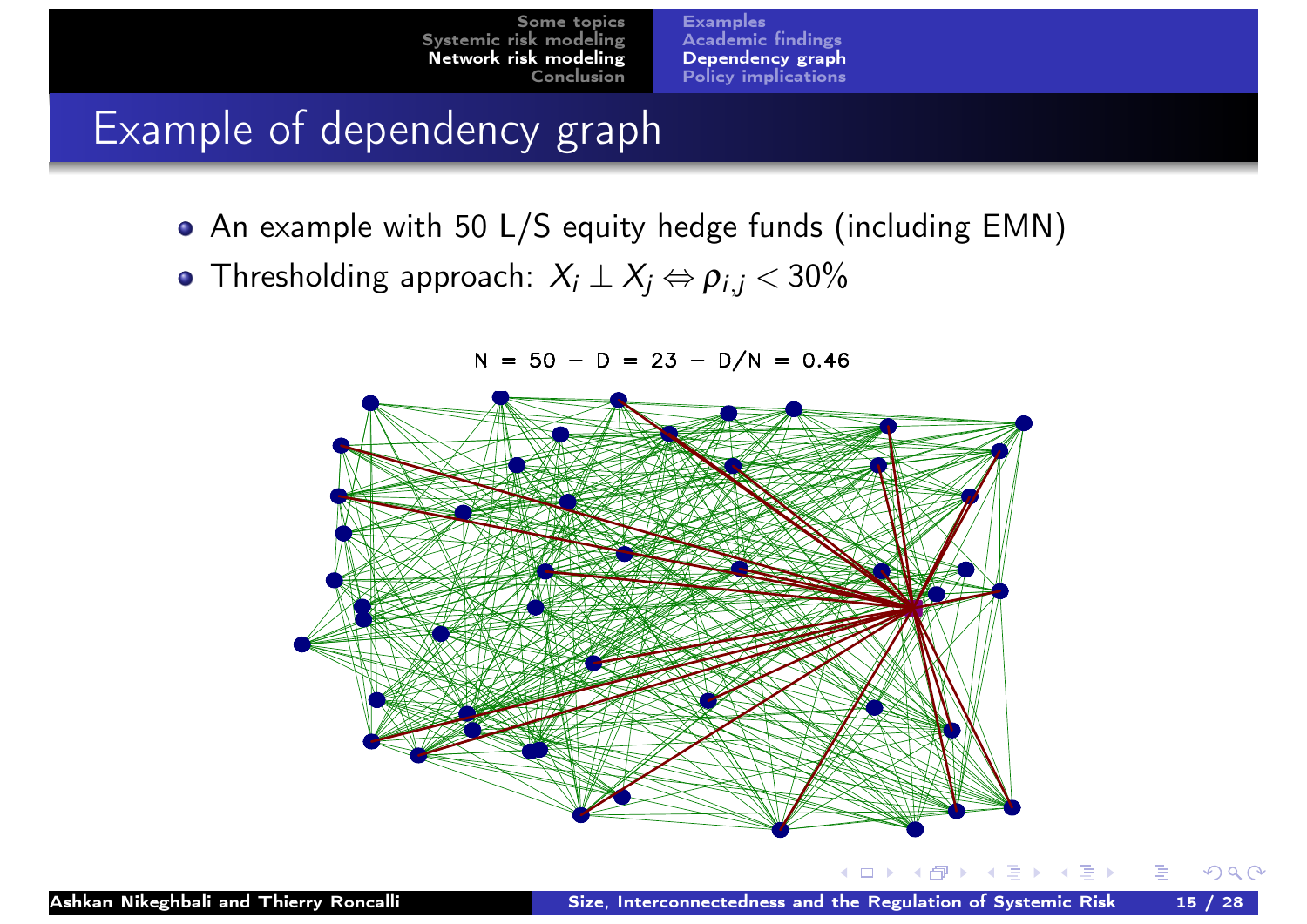Examples Academic findings Dependency graph Policy implications

### Application to loss models

Probabilistic model:

$$
L_n = \sum_{k=1}^n L_k
$$

n

**•** Three important quantities:

**1** the number of vertices N

- $\, {\bf 2} \,$  [the maximum degree](#page-10-0)  $D$
- $\bullet\,$  [the total number of ed](#page-19-0)ges  $|E|$
- <span id="page-15-0"></span>**o** Sparsity:

$$
\lim_{n\to\infty}\frac{D_n}{N_n}=0
$$

 $\Rightarrow$  CLT with correlated random variables

**• Heavy-tailed & skewed distributions** 

 $A \Box$   $\rightarrow$   $A \Box P$   $\rightarrow$   $A \Box P$   $\rightarrow$   $A \Box P$   $\rightarrow$ 

æ.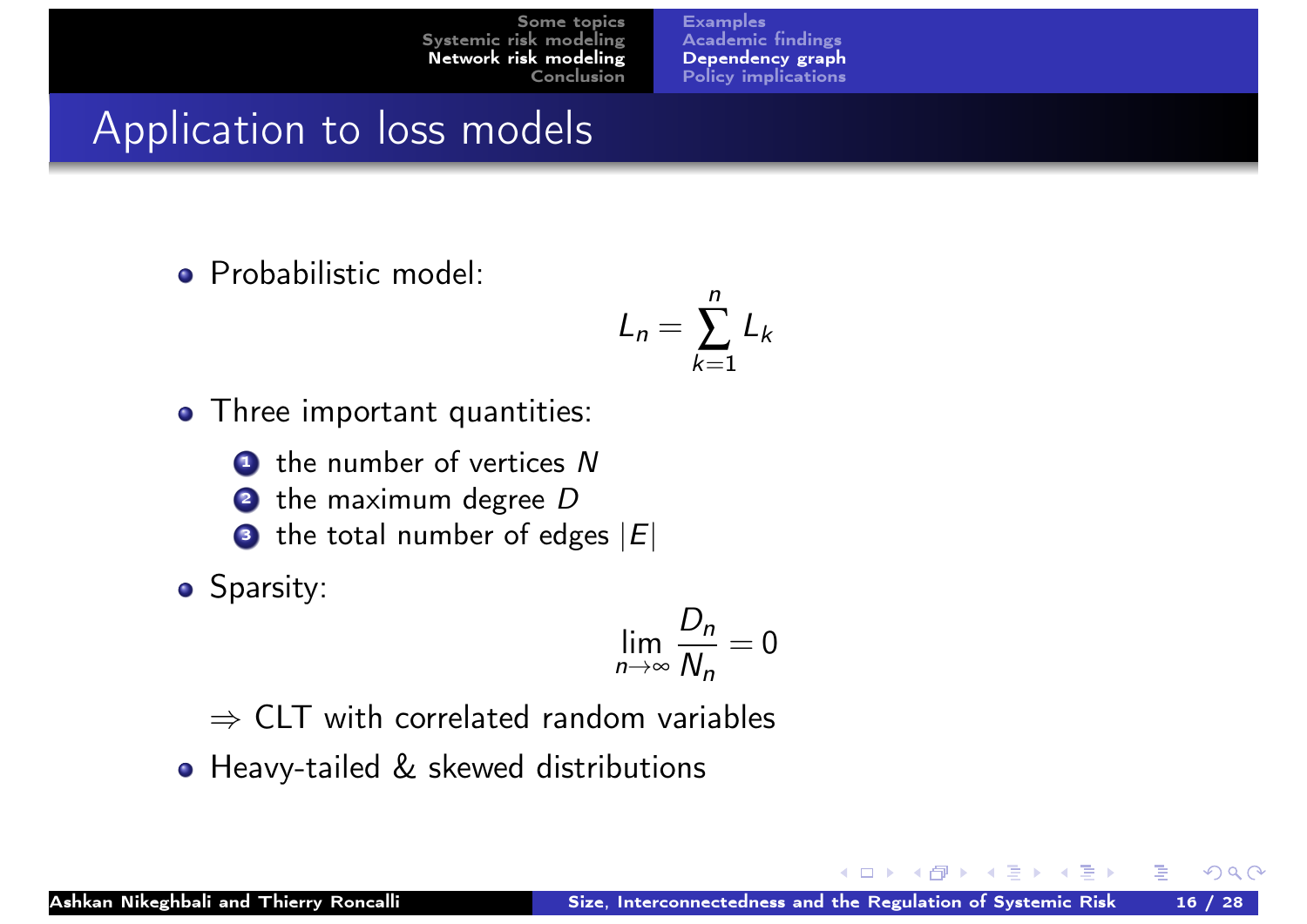**Examples** Academic findings Dependency graph Policy implications

# Concentration bounds  $(a_k \leq L_k \leq b_k)$

#### Chernoff inequality

In the i.i.d. case, we have:

$$
\Pr\left\{L_n - \mathbb{E}\left[L_n\right] \geq x\right\} \leq \exp\left(\frac{-2x^2}{\sum_{k=1}^n \left(b_k - a_k\right)^2}\right)
$$

#### <span id="page-16-0"></span>[Jansen](#page-4-0)[in](#page-4-0)[equality](#page-11-0)

We have:

$$
\Pr\left\{L_n - \mathbb{E}\left[L_n\right] \geq x\right\} \leq \exp\left(\frac{-2x^2}{\chi\sum_{k=1}^n (b_k - a_k)^2}\right) \leq \exp\left(\frac{-2x^2}{D\sum_{k=1}^n (b_k - a_k)^2}\right)
$$

where  $\chi$  and  $D$  are the chromatic number and the maximum degree of the dependency graph.

 $\blacklozenge$   $\Box$   $\blacktriangleright$   $\blacktriangleleft$   $\Box$   $\blacktriangleright$   $\blacktriangleleft$   $\Xi$   $\blacktriangleright$   $\blacktriangleleft$   $\Xi$   $\blacktriangleright$ 

隱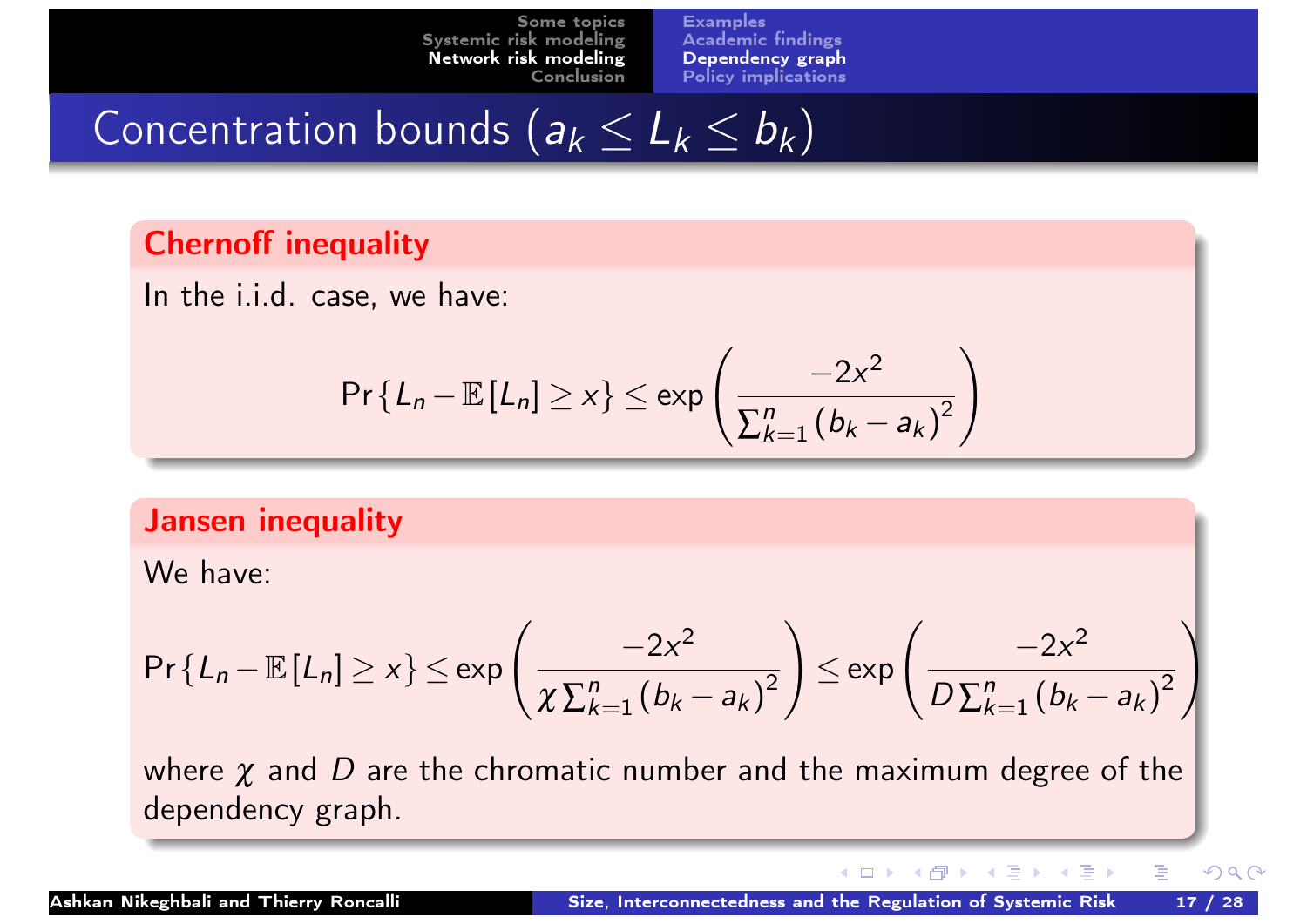Examples Academic findings Dependency graph Policy implications

# **Illustration**

• 
$$
N = 1000
$$
,  $a_k = 0$  &  $b_k = 1$ 

<span id="page-17-0"></span>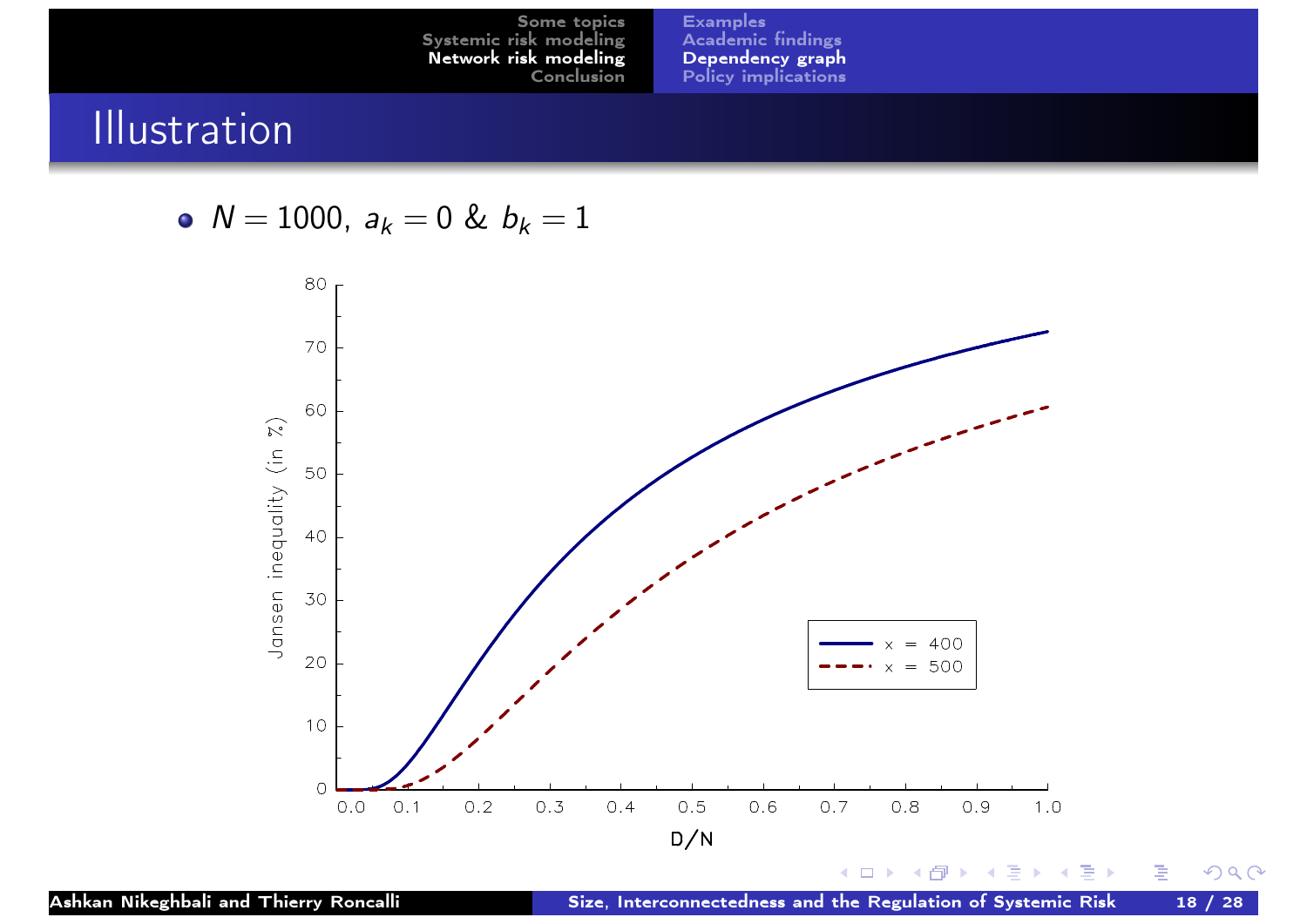**Examples** Academic findings Dependency graph Policy implications

Dependence can create very large fluctuations!

The dependency graph consists of  $N/D$  independent blocks of  $D$  vertices. Each block is a complete graph with a constant correlation  $\rho$ .

Let  $\mathsf{F}^{-1}(\alpha)$  be the quantile  $\alpha$  of the loss distribution:

$$
\mathsf{Pr}\left\{L_n \geq \mathbf{F}^{-1}(\alpha)\right\} = \alpha
$$

We have:

$$
\mathsf{F}^{-1}\left(\alpha\right)\approx\mathbb{E}\left[L_{n}\right]+q_{\alpha}\sqrt{1+\rho\,D}
$$

<span id="page-18-0"></span>where  $q_{\alpha}$  is the quantile  $\alpha$  of the loss distribution in the Gaussian approximation in the diversified model  $(p = 0)$ .

#### Thresholding approach

If we consider the dependency graph where  $\rho \geq \rho^\star > 0$ , we obtain:

$$
\mathbf{F}^{-1}(\alpha) \approx \mathbb{E}\left[L_n\right] + q_\alpha \sqrt{1 + 2\rho^{\star} \frac{|E|}{n}}
$$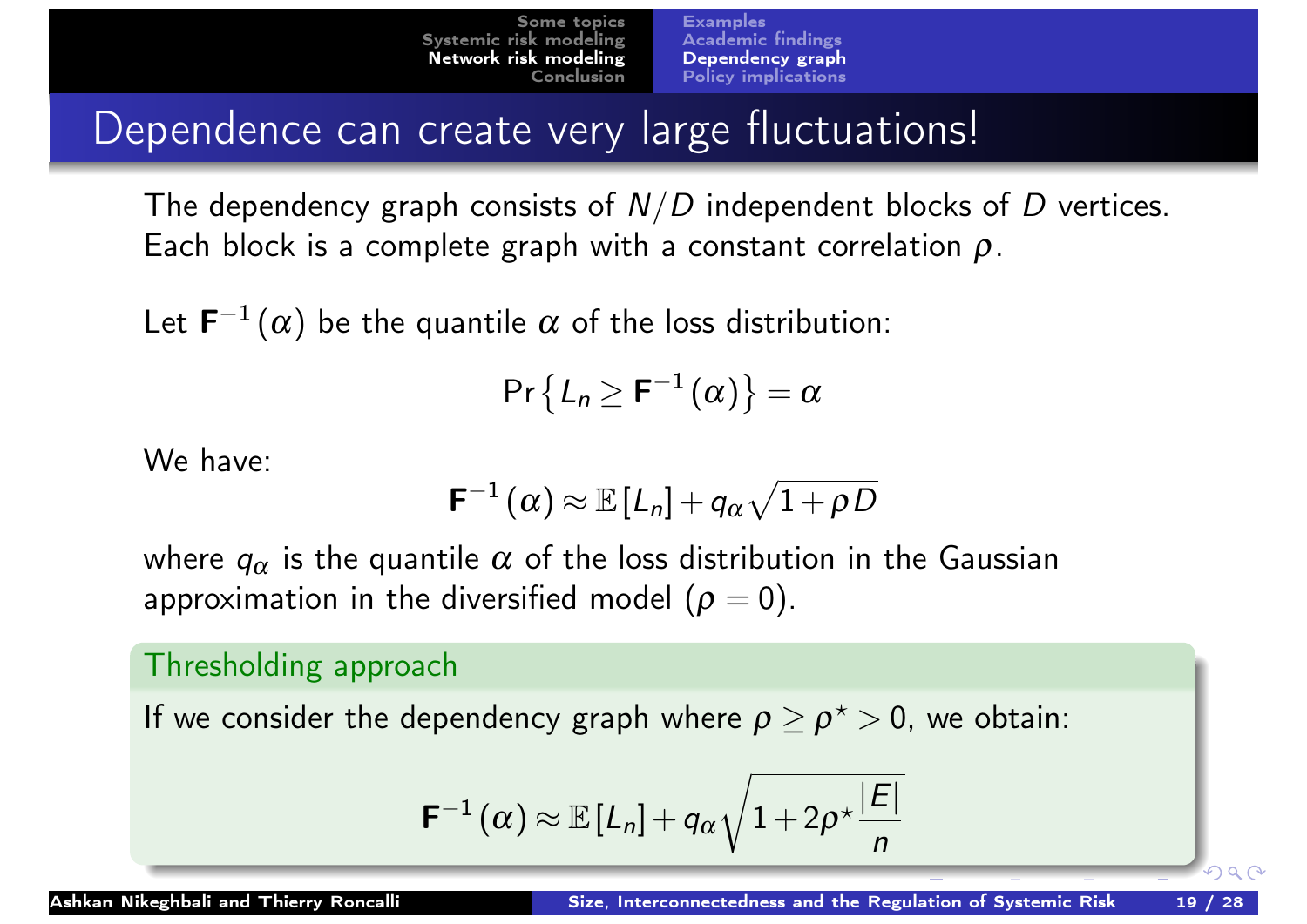**Examples** Academic findings Dependency graph Policy implications

### Risk contributions

- $\bullet$  L = loss of the system
- $L^{(-i)} = L L_i$  = loss of the system without the entity *i*
- $\mathcal{L}^{(-\mathscr{E})} = \mathcal{L} \mathcal{L}_{(\mathscr{E})} =$  loss of the system without the entities  $i \in \mathscr{E}$

<span id="page-19-0"></span> $\Rightarrow$  Pseudo risk contributions are calculated using the pruning algorithm to [determine](#page-4-0) [the main contributo](#page-11-0)r of the systemic loss:

$$
\mathscr{E} = \mathscr{E}^- \cup \left\{ j \notin \mathscr{E}^- : \sup_i L - L_{(\mathscr{E}^-)} - L_i \right\}
$$

The idea is to rank the vertices according to these pseudo risk contributions.

 $\left(\begin{array}{ccc} 1 & 0 & 0 \\ 0 & 1 & 0 \end{array}\right)$  ,  $\left(\begin{array}{ccc} 1 & 0 & 0 \\ 0 & 1 & 0 \end{array}\right)$  ,  $\left(\begin{array}{ccc} 1 & 0 & 0 \\ 0 & 1 & 0 \end{array}\right)$ 

æ.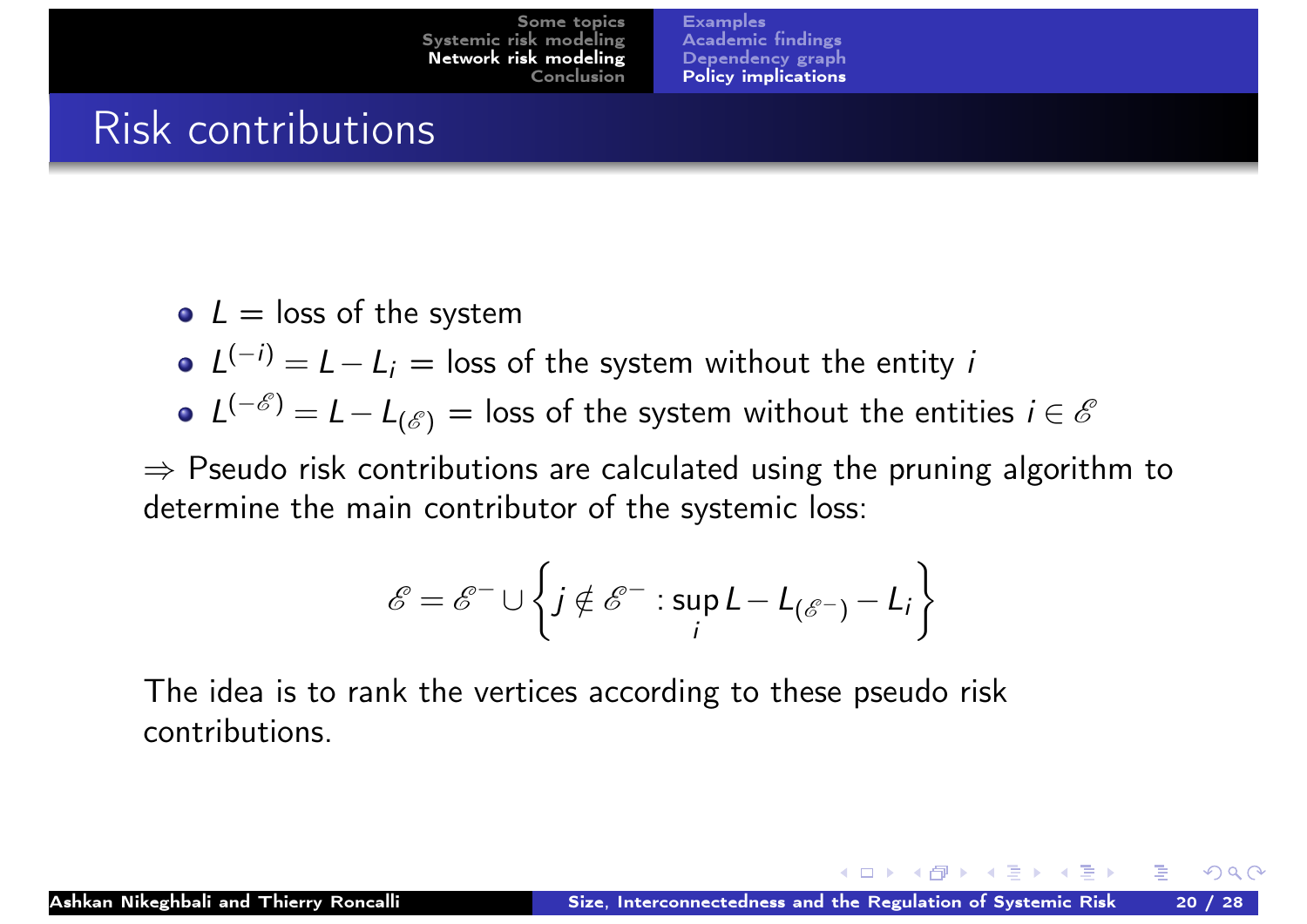Examples Academic findings Dependency graph Policy implications

### Policy implications

#### Regulation of financial institutions

- A sparse network with large contributors
- The entities may be highly connected or not
- <span id="page-20-0"></span>• The example of hedge funds?



佳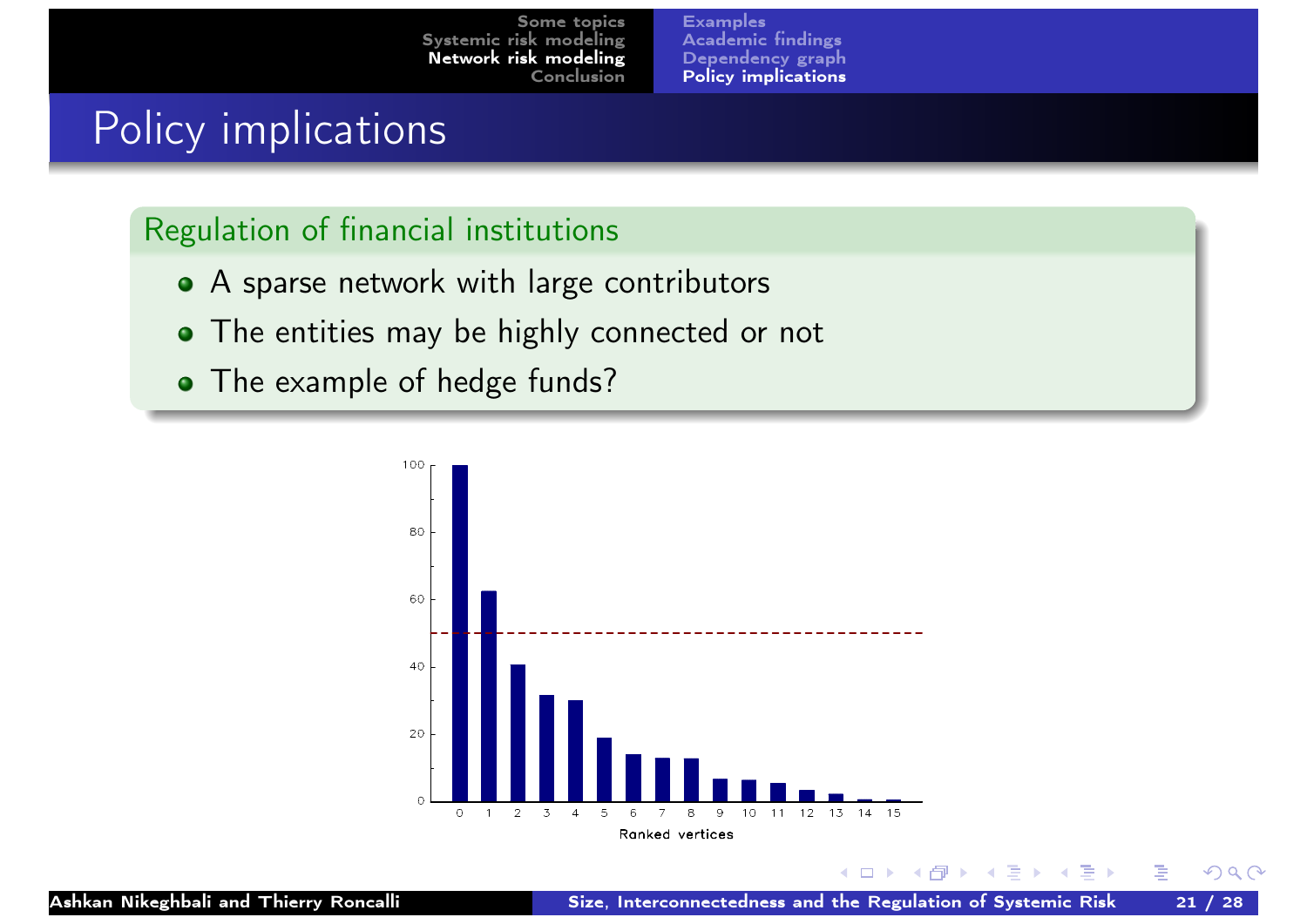Examples Academic findings Dependency graph Policy implications

### Policy implications

#### Regulation of the market structure

- Dense network  $\bullet$
- **•** Entities are highly connected
- <span id="page-21-0"></span>• The example of liquidity risk?



**K ロ ▶ K 御 ▶ K ミ ▶ K ミ ▶** 

佳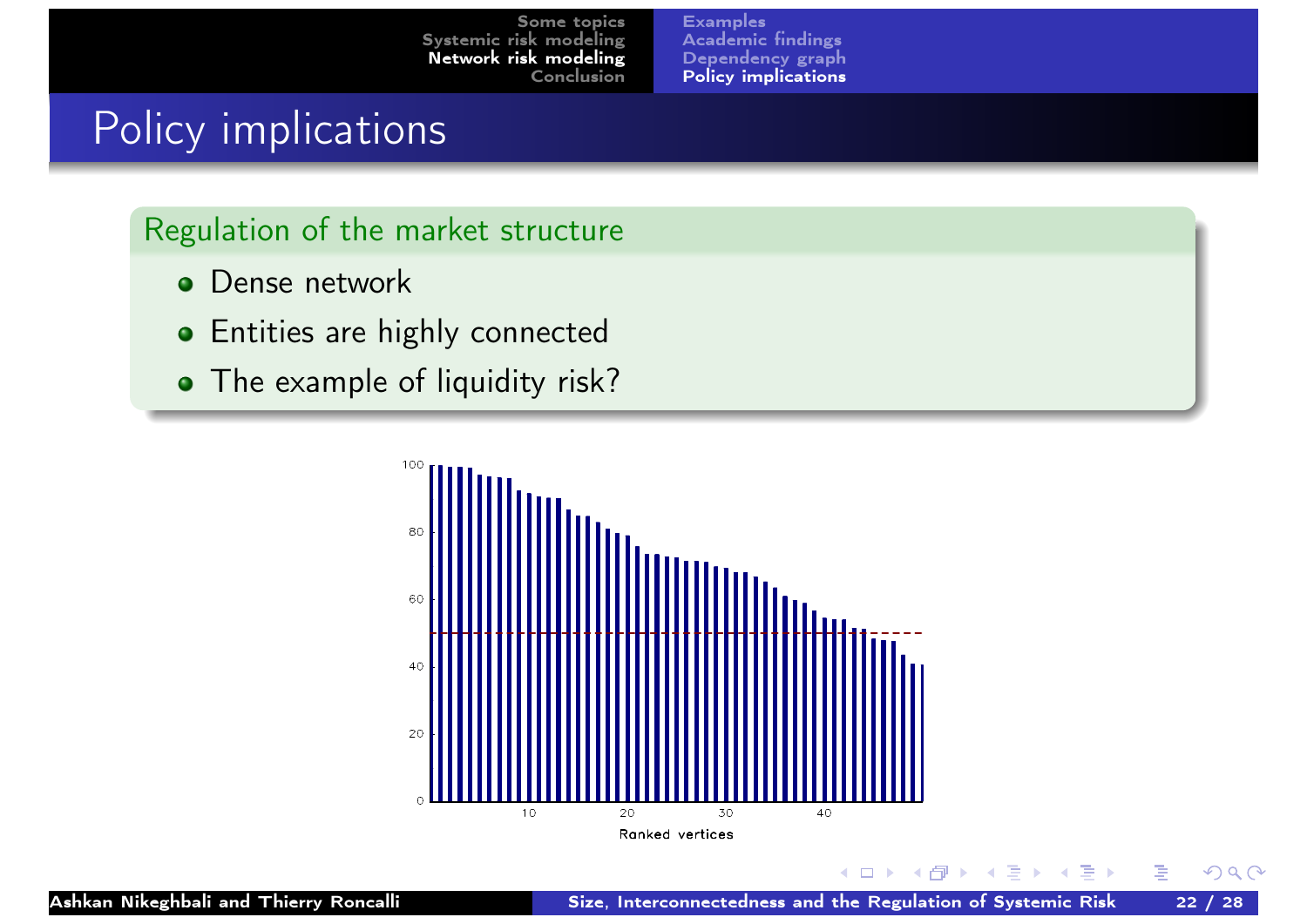**Examples** Academic findings Dependency graph Policy implications

# An Illustration with Money Market Funds

"Following the bankruptcy of Lehman Brothers in 2008, a well-known fund – the Reserve Primary Fund – suffered a run due to its holdings of Lehman's commercial paper. This run quickly spread to other funds, triggering investors' redemptions of more than USD 300 billion within a few days of Lehman's bankruptcy" (Kacperczyk and Schnabl, 2013).

- <span id="page-22-0"></span>[Depo](#page-4-0)[sit](#page-11-0)[insurance](#page-11-0)[extende](#page-11-0)d to MMFs (September 19, 2008)
- ABCP money market mutual fund liquidity facility (AMLF) between September 2008 and February 2010

#### Remark

Trouble of small MMFs is a signal to redeem for all the investors in MMFs, whatever the size of the MMF.

◀ □ ▶ ◀ 何 ▶ ◀ 言 ▶ ◀ 言 ▶

э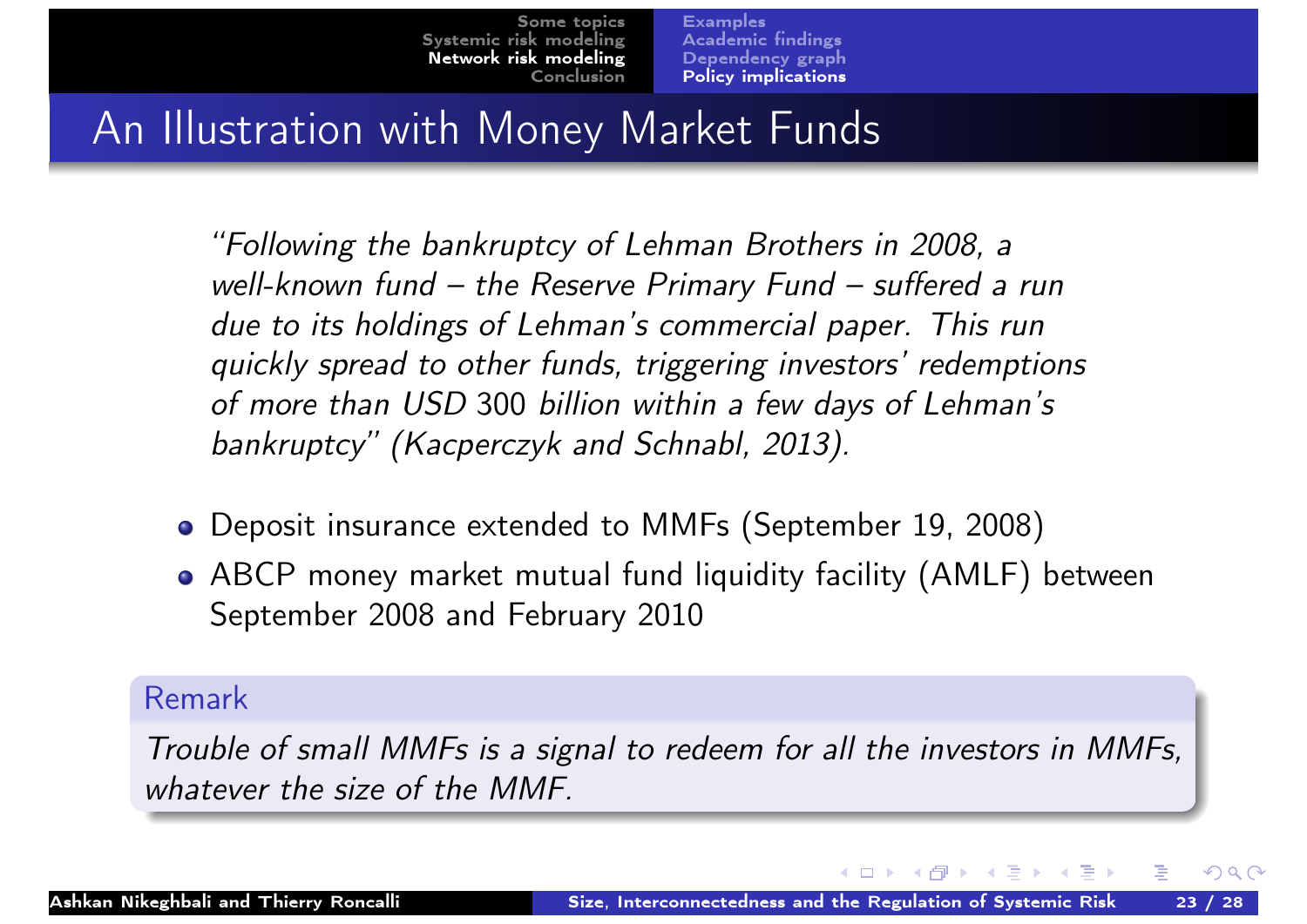# Conclusion

- Systemic risk  $\neq$  systematic risk
- The impact of idiosyncratic shock depends on the network structure
- The myth of external shocks and stressed scenarios
- In dense networks, interconnectedness is more important than size
- <span id="page-23-0"></span>• [The r](#page-23-0)egulation of market structures is certainly more efficient than SIFI designation in asset management

Non-banking systemic risk  $\neq$  banking systemic risk ⇓ Policy answers must be different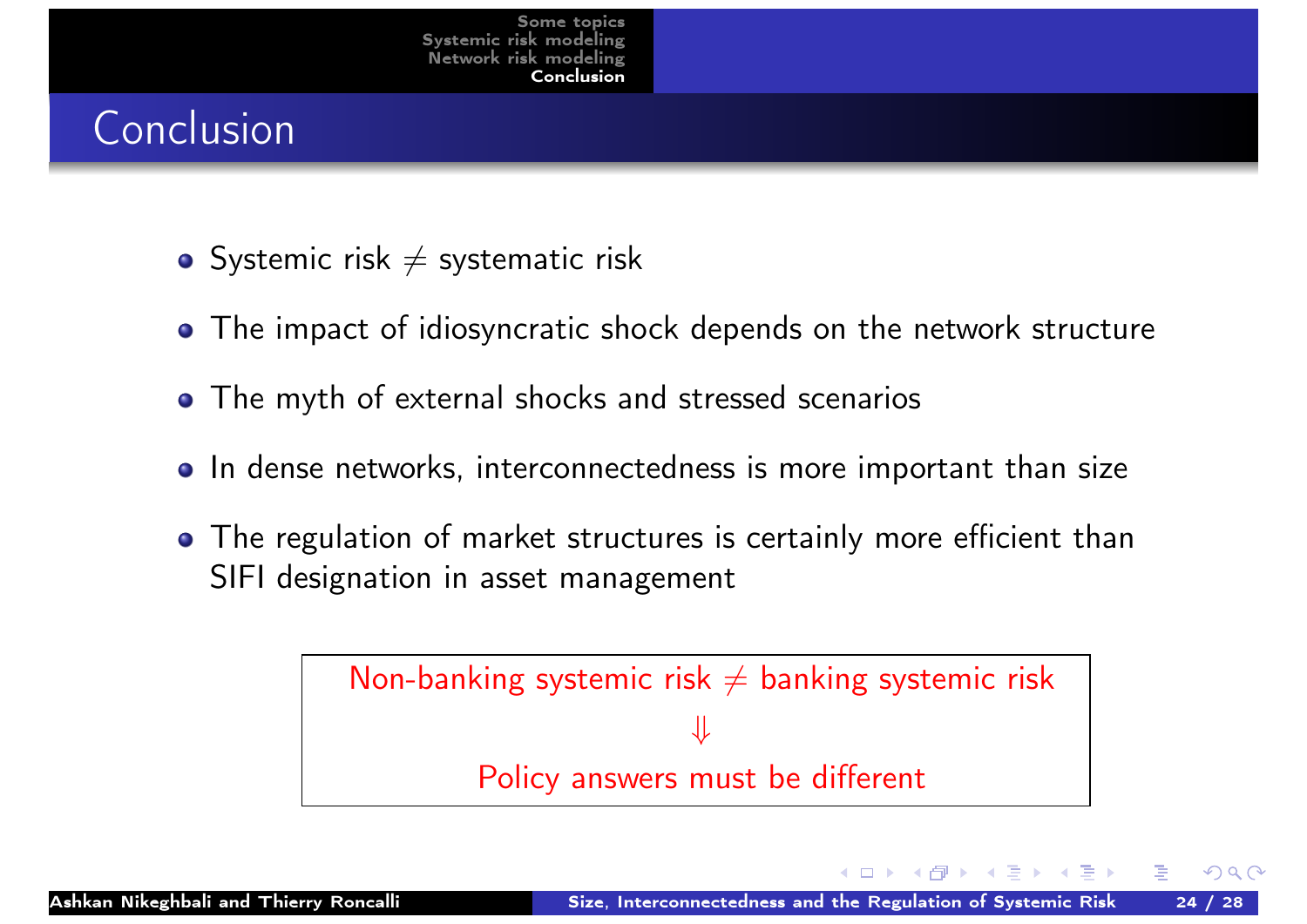### References I

- 譶 Assessment Methodologies for Identifying Non-bank Non-insurer Global Systemically Important Financial Institutions, 2<sup>nd</sup> Consultation Document, Financial Stability Board (FSB) and International Organization of Securities Commissions (IOSCO), March 2015.
- Acemoglu, D., Ozdaglar, A., and Tahbaz-Salehi, A. (2015), Systemic Risk and Stability in Financial Networks, American Economic Review, [105\(2](#page-4-0)), pp. 564-608.
- <span id="page-24-0"></span>Acharya V.V., Engle R.F. and Richardson M.P. (2012), Capital 譶 Shortfall: A New Approach to Ranking and Regulating Systemic Risks, American Economic Review, 102(3), pp. 59-64.
	- Acharya V.V., Pedersen L.H., Philippon T. and Richardson M.P. (2010), Measuring Systemic Risk, Working paper, New York University, Stern School of Business.

 $\left\{ \begin{array}{ccc} 4 & \Box & \rightarrow & 4 & \Box \ \Box & \rightarrow & 4 & \Box \ \end{array} \right.$ 

æ.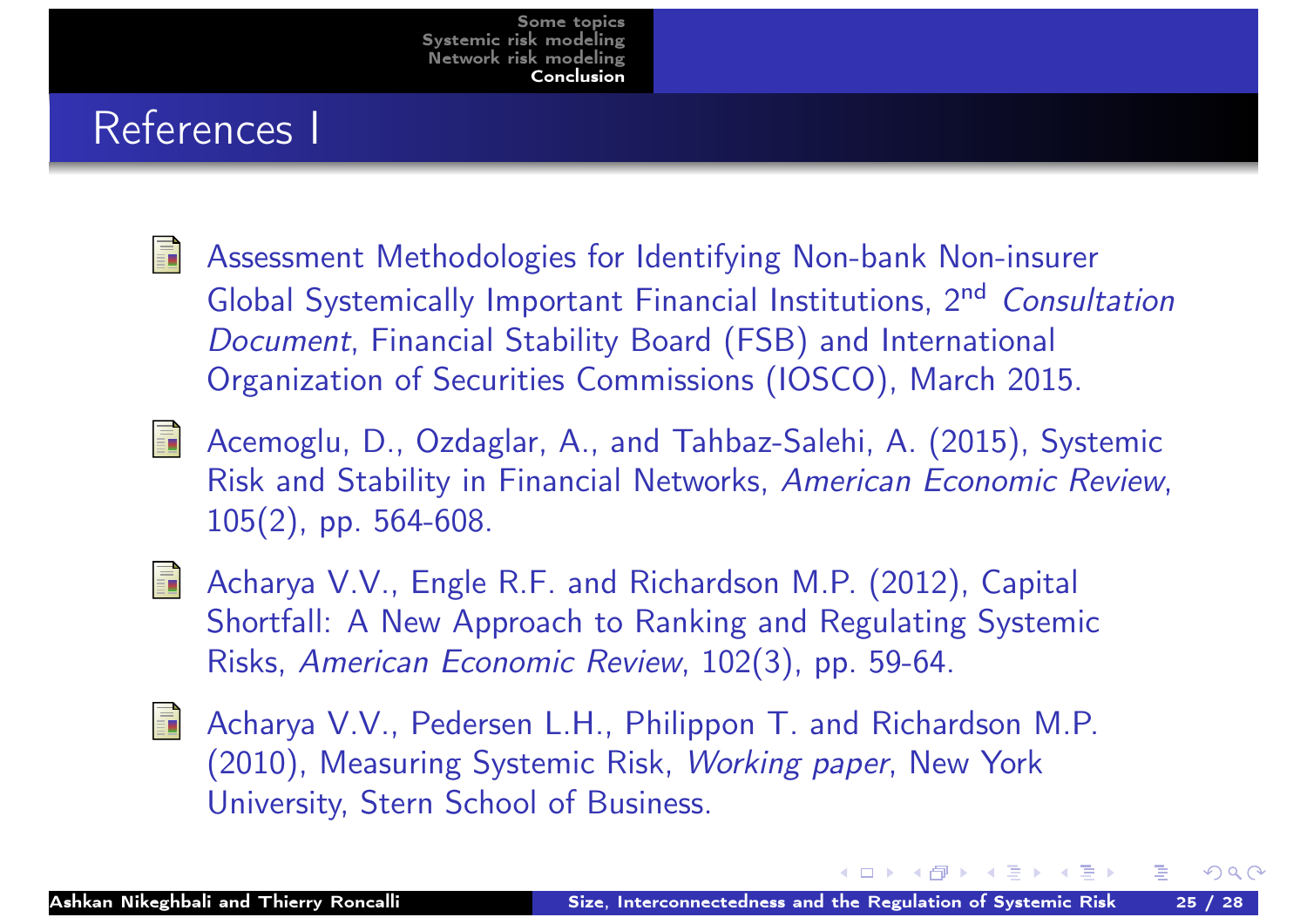### References II

- Adrian T. and Brunnermeier (2011), CoVaR, National Bureau of 螶 Economic Research, 17454.
- Billio, M., Getmansky, M., Lo, A.W. and Pelizzon, L. (2012), 螶 Econometric Measures of Connectedness and Systemic Risk in the Finance and Insurance Sectors, Journal of Financial Economics, 104(3), pp. 535-559.
- <span id="page-25-0"></span>**T** [Cont,](#page-4-0) R., Santos, E.B., and Moussa, A. (2013), Network Structure [and](#page-23-0) [S](#page-23-0)ystemic Risk in Banking Systems, in J.P. Fouque and J. Langsam (eds.), Handbook of Systemic Risk, Cambridge University Press, pp. 327-368.
- De Bandt, O., and Hartmann, P. (2000), Systemic Risk: A Survey, 聶 European Central Bank, Working Paper, 35.
- Æ
	- Delbaen, F. Kowalski, E. and Nikeghbali (2015), Mod- $\phi$  Convergence, International Mathematics Research Notices, 11, pp. 3445-3485.

◀□▶ ◀何▶ ◀ ≡▶ ◀ ≡ ▶ │

æ.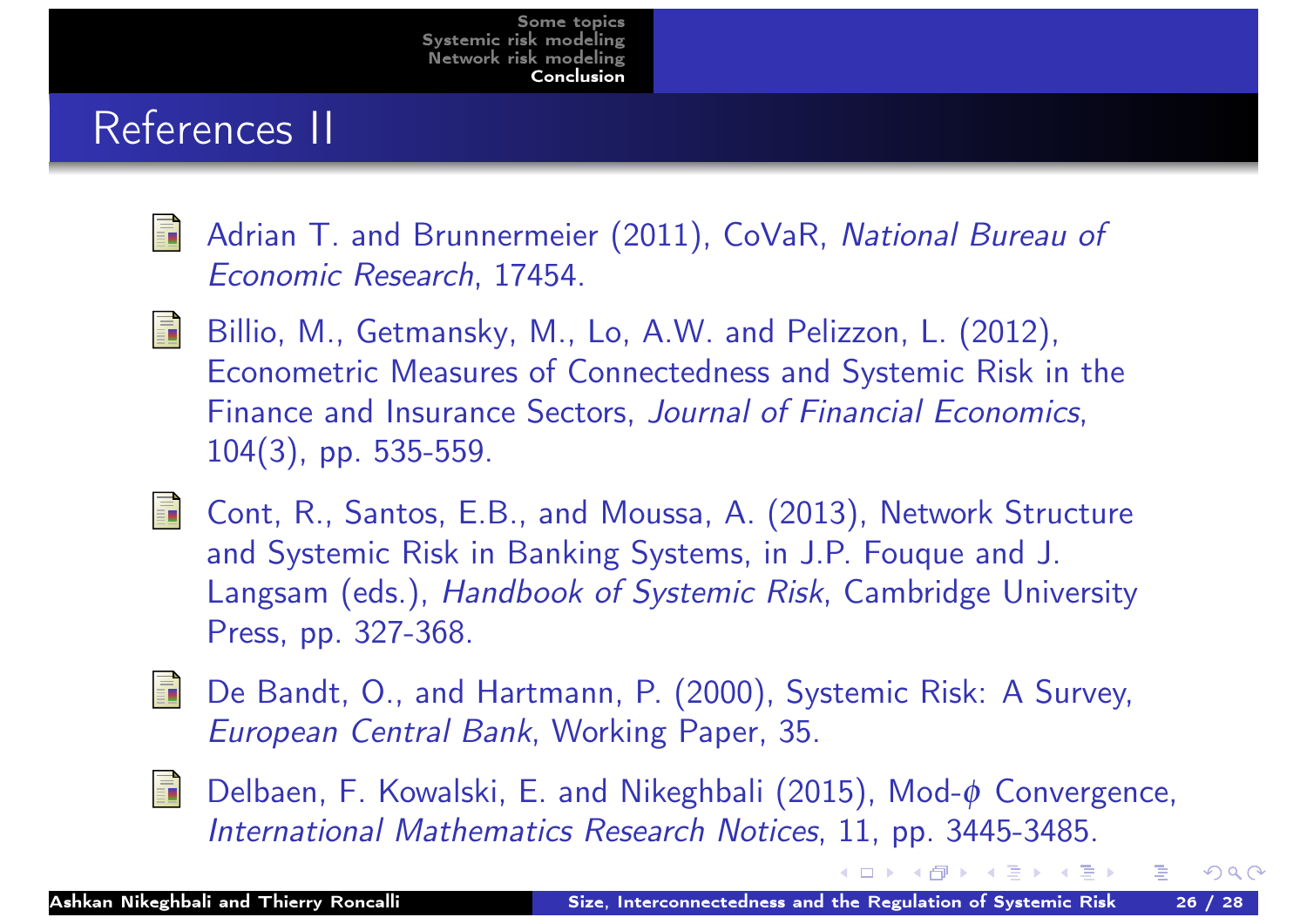### References III

- Féray, V., Méliot, P-L., and Nikeghbali, A. (2016), Mod-φ 螶 Convergence, II: Estimates of the Speed of Convergence and Local Limit Theorem, preprint, https://www.math.uzh.ch/nikeghbali.
- Geanakoplos, J. (2010), The Leverage Cycle, in Acemoglu, D., Rogoff K.S., and Woodford, M. (Eds), NBER Macroeconomics Annual 2009, 24, pp. 1-65.
- <span id="page-26-0"></span>[Hanse](#page-23-0)n, L.P. (2012), Challenges in Identifying and Measuring 聶 Systemic Risk, National Bureau of Economic Research, 18505.
- Kacperczyk M. and Schnabl P. (2013), How Safe are Money Market 霩 Funds?, [Quarterly](https://www.math.uzh.ch/nikeghbali) [Jour](https://www.math.uzh.ch/nikeghbali)nal of Economics, 128(3), pp. 1073-1122.
- Méliot, P-L., and Nikeghbali, A. (2014), Mod-Gaussian convergence 靠 and its applications for models of statistical mechanics, In Memoriam Marc Yor – Séminaire de Probabilités, 2137, Springer.

∢□▶ ィ@ ▶ ィ ≡ ▶ ィ ≡ ▶

æ.